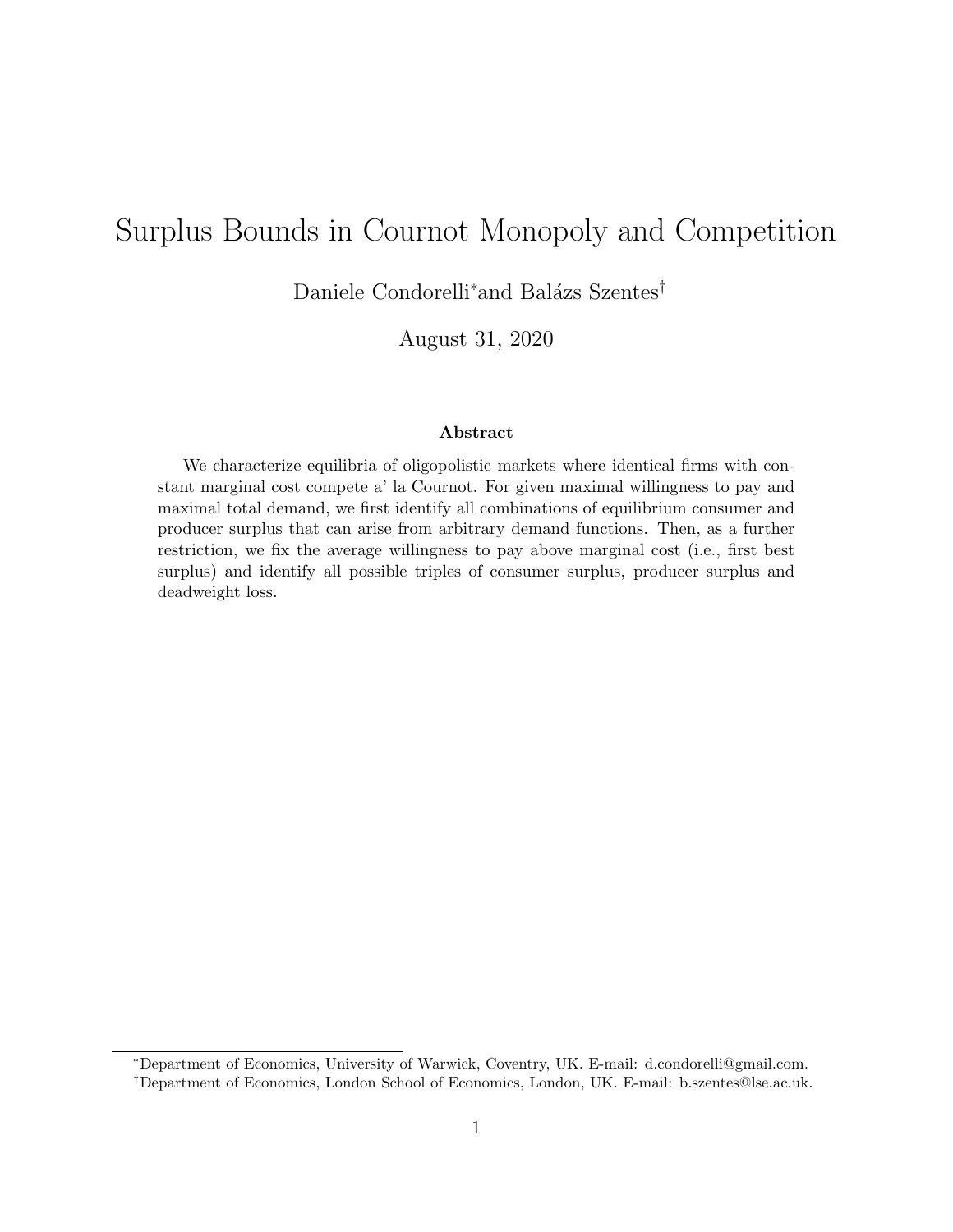### 1 Introduction

Antoine Augustin Cournot's pioneering mathematical analysis of monopoly and oligopoly, published in his Recherches sur les Principes Mathematiques de la Theorie des Richesses  $(1838)$ , has had an enormous influence in economics.<sup>1</sup> Cournot's model has been a building block for a large number of seminal works in a variety of fields, including international trade (e.g., Brander and Krugman (1983), Atkeson and Burstein (2008)) the study of market power in macroeconomics (Hart (1982)) and industrial organization (Bresnahan and Reiss (1990), Berry (1992)) and antitrust merger policy (Farrell and Shapiro (1990)). After nearly two hundred years, countless papers have explored and extended Cournot's work, which remains a benchmark for theories of price formation in the absence of perfect competition (Vives  $(1989, 1999)$ .

In this paper we advance and sistematize the existing literature, by characterizing all equilibrium outcomes (i.e., triples of consumer surplus, producer surplus and dead-weight loss) that can possibly arise from arbitrary demand functions with given first-best surplus in oligopolistic markets with competition a' la Cournot — including monopoly as a special case. One main assumption is maintained: firms have an identical and constant marginal cost.

Suppose marginal cost of production is zero and there is a unit mass of consumers. Then, the first best surplus of a demand function, let's denoted it with s, is the average willingness to pay of consumers. Let's represent market outcomes as points on the positive quadrant of a Cartesian plane, with profits  $n\pi$  (*n* is the number of competing firms) on the x-axis and consumer surplus, cs, on the y-axis. Feasible outcomes satisfy  $n\pi + c s \leq s$ , and deadweight loss is  $s - cs - n\pi$ . As we show in Propositions 2-4, the set of achievable market outcomes is roughly characterized by the triangle described by the points ( $n\pi_s$ , s –  $(n\pi_s)$ ,  $(n\pi^s, 0)$ ,  $(s, 0)$ , with  $\pi_s \leq \pi^s$ . For illustration see Figure 1 here and Figure 6 at the end of the paper.

Remarkably, among all equilibria of all possible demand functions, the one that maximizes consumer surplus is efficient and also minimizes industry profit. Moreover, as  $n \to \infty$ then  $n\pi_s \to 0$  and  $n\pi^s \to s$ . Hence, the achievable set converges to the *entire* Pareto frontier. This confirms conventional wisdom that in the Cournot model inefficiency, but not necessarily profits, disappear as competition increases.

The only-if part of our proofs are constructive. For each achievable market outcome (i.e., triple of consumer surplus, producer and loss) we present an (inverse) demand function and a symmetric oligopoly equilibrium quantity that attains it. Our construction relies on a set of demand functions that, in equilibrium, induce a (common) residual demand that is unit-elastic with respect to profit, leaving firms indifferent between playing equilibrium and

<sup>&</sup>lt;sup>1</sup>Treatment of those subjects remains almost unchanged to this day, to the point that contemporary economics students would hardly notice if excerpts from the Recherches were to appear in textbooks.

<sup>&</sup>lt;sup>2</sup>This description is not precise as for  $\pi_s < \pi^s$  the line connecting  $(n\pi^s, s - n\pi^s)$  to  $(n\pi_s, 0)$  need not be straight.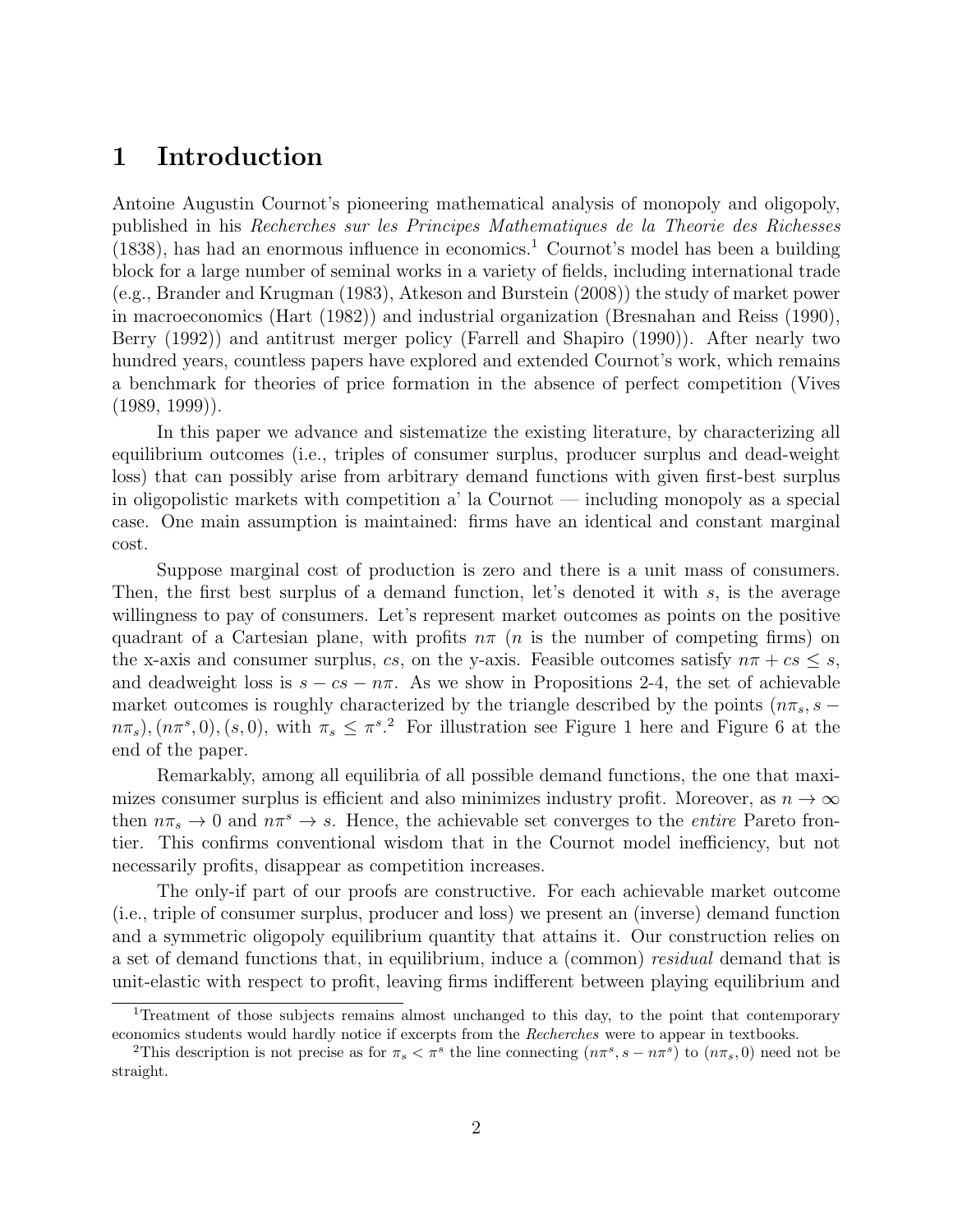Figure 1: Within blue lines are achievable  $(n\Pi, CS)$  couples in the set of all demand functions with  $s = 3/4$ , maximal valuation = mass of consumers = 1 and  $c = 0$  — for  $n = 1$ ,  $n = 2$ and  $n = 5$ .



producing alternative quantities. In the monopoly case, for any given profit level, a single demand function can be used to span all achievable combination of consumer and producer surplus. Since the monopolist is indifferent, we start from the zero-surplus equilibrium quantity and increase it until all consumers are served. However, we emphasize, extending the analysis beyond the monopoly case entails substantial technical difficulties. With competition, the inverse demand which makes *residual* demands unit-elastic at any given profit level has, typically, a unique equilibrium quantity. Hence, fixed total surplus, a different demand must be found for each achieavable combination of consumer and producer surplus. It is not possible to perfectly trade-off profit and consumer surplus at all profit-levels without introducing dead-weight loss. As a result, the set of feasible surplus / profit outcomes is not a right-triangle as in the monopoly case (see first vs second and third panel in Figure 1 and 6).

Beyond having theoretical interest, obtaining bounds to market outcomes can be useful for a variety of applied purposes. For instance, our results can inform cost-benefit analysis of altering the competitive landscape in cases where good estimates of the demand curve are not available but nonetheless a bound can be confidently placed on the maximum willingness to pay. What's the best case for consumers if a monopoly is introduced in a certain product market? What is the worst case scenario following a merger or a policy that reduces the number of competitors? These are some of the questions whose answers can be informed by our results.

Three papers are most closely related. First, Condorelli and Szentes (2020) identify the highest level of consumer surplus attainable in a monopolistic market, assuming (inverse) demand exhibits a given mean consumer value. The maximum consumer surplus is attained when the demand is unit-elastic (with respect to profit) and the price is such that all con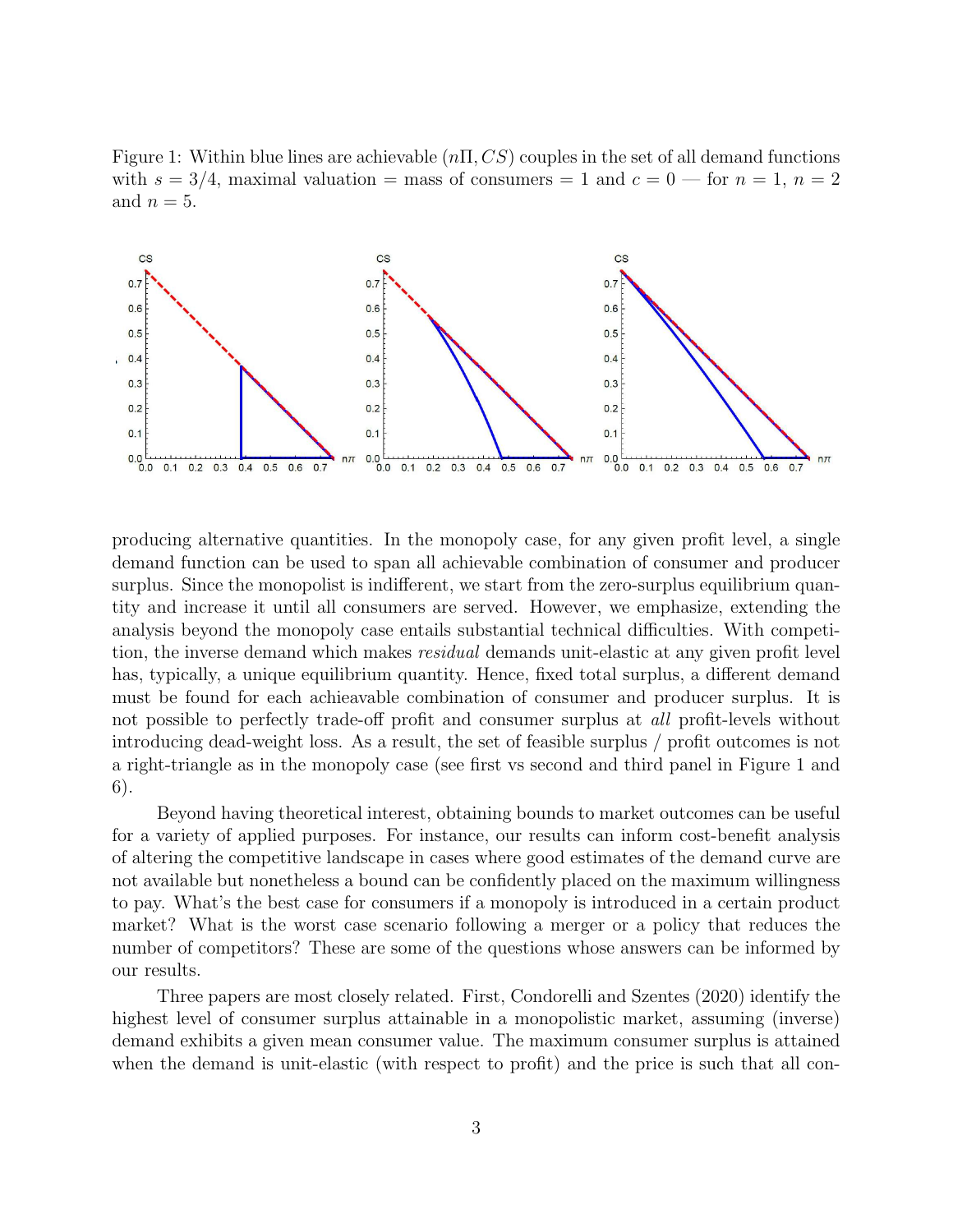sumers are served. Second, as shown in Neeman (2003) and Kremer and Snyder (2018), it turns out that said unit-elastic demand also generates the minimum monopolist profit. Taken together, these results fully characterize the couples of producer and consumer surplus achievable in a monopoly market with given average consumer value. In our paper, we generalize this characterization to the case of an arbitrary number of firms competing a' la Cournot.<sup>3</sup>

There is a small literature that seek to identify bounds on market outcomes in Cournot oligopoly, based on specific properties of demand functions.<sup>4</sup> Anderson and Renault (2003) derive bounds on the ratios of deadweight loss and consumer surplus to producer surplus based on the degree of curvature of the (inverse) demand function. They show that the "more concave" is the demand, the larger the share of producer surplus to overall surplus and the smaller is the consumer surplus relative to producer surplus. Johari and Tsitsiklis (2005) establish a 2/3 lower bound on the ratio between the sum of consumer and producer surplus and first-best surplus, when the (inverse) demand function is affine and firms are heterogeneous, with their cost function convex. Tsitsiklis and Xu (2014) extend the previous paper by providing smaller lower bounds for general convex (inverse) demand. Moreover, they show that arbitrary high efficiency losses are possible if demand is allowed to be concave. In contrast to these papers, our bounds do not rely on knowledge about the curvature of the demand function. Also, we obtain a complete characterization of all consumer and producer surplus couples for any given first-best surplus. However, we only focus on the case where firms are symmetric and their cost function is linear.

The paper is organized as follows. After introducing the model, we study the case where demand functions are bounded but there is no restriction on first-best surplus. In section 4, which contains the main results of this paper, we impose the additional restriction on the first-best surplus.

#### 2 Model

A market is populated by a mass  $b > 0$  of consumers and  $n \in \mathbb{N}^+$  firms, all supplying an homogeneous good at common marginal cost  $c \in (0, +\infty)$ . Firms compete a' la Cournot: each firm i decides the quantity  $q_i \in [0, +\infty)$  that it brings to the market and a non-negative price is determined by the market-clearing condition. In particular, let  $P : [0, b] \to [0, u]$ be a non-negative, left-continuous and non-increasing inverse demand curve faced by firms. Here,  $u$  stands for the maximal willingness to pay consumers may have, which we assume is finite and satisfies  $u > c$ . Omitting reference to u and b, we let P be the set of all admissible inverse demand functions. If  $Q = \sum_i q_i$  is the total supply, then the market price is  $P(Q)$ ,

<sup>&</sup>lt;sup>3</sup>Kremer and Snyder (2018) also compute tight bounds on deadweight loss for a market with homogeneous firms engaging in Cournot competition. In terms of our carachterization, they identify the point that generates no consumer surplus and minimizes profit (i.e.,  $(n\pi^s, 0)$  in Figure 1 and Figure 6.)

 ${}^{4}A$  related problem, explored in Carvajal et al. (2013), consists in identifying revealed preference tests for Cournot equilibrium.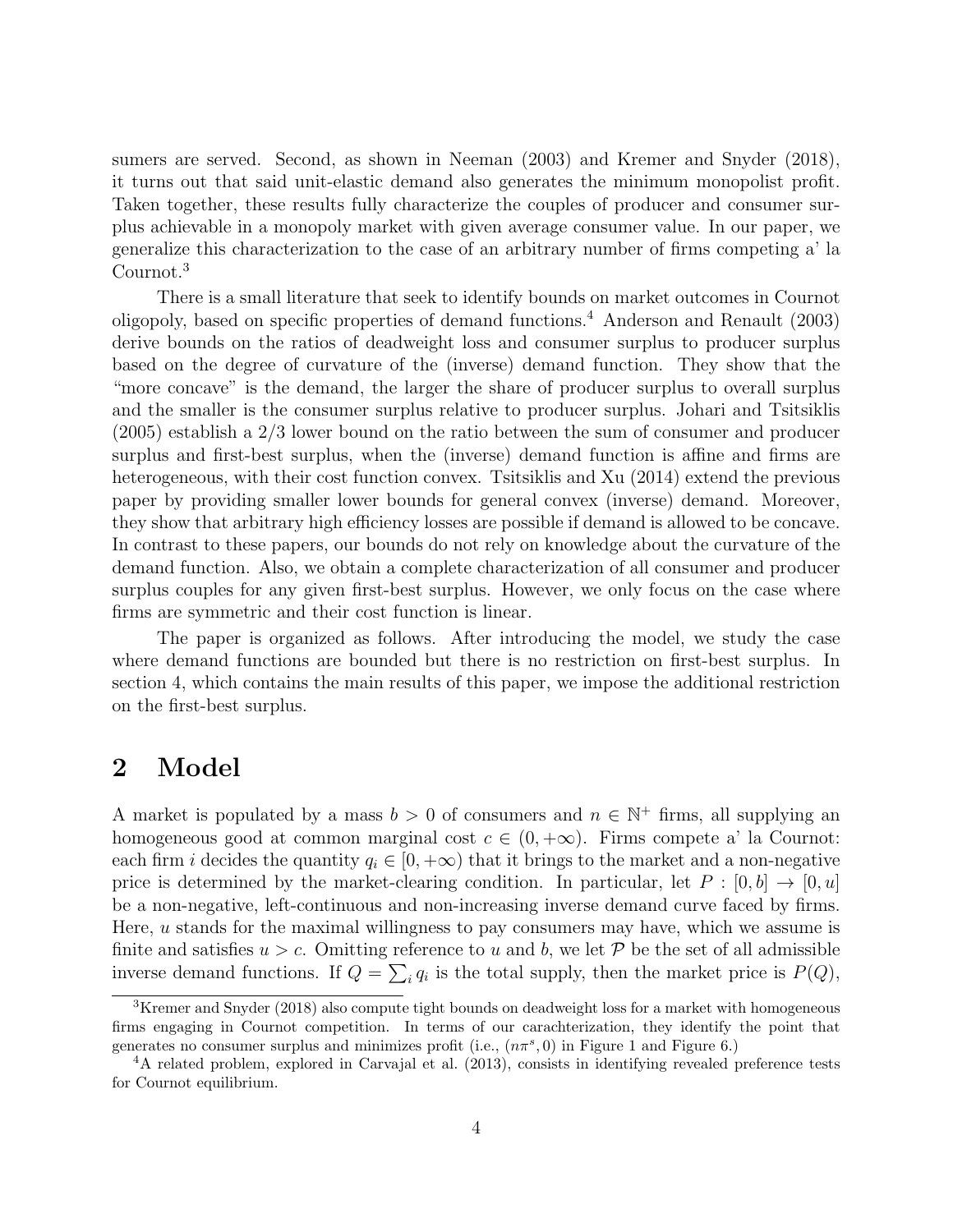firm *i*'s profit is  $(P(Q) - c)q_i$  and consumer surplus is  $\int_0^Q P(x)dx - QP(Q)$ .

In this analysis, we maintain that firms are identical and, without loss of generality, we focus on symmetric equilibria, where all firms produce the same quantity.<sup>5</sup> We say that  $(q, \ldots, q)$  is a symmetric Cournot equilibrium of P if

$$
q = \arg \max_{x \geq 0} [P((n-1)q + x)x - cx],
$$

and in this case we write  $q \in \mathcal{E}(P)$ . Moreover, we denote with  $CS(P, q)$  the consumer surplus and with  $\Pi(P, q)$  the profit of each firm in an equilibrium q of  $P^6$ .

Next, let  $\bar{\pi} = b(u-c)/n$  and observe that this is the maximum profit that can be made by a single firm in a symmetric equilibrium for a demand in  $P$ , since the maximum price is u while the maximum quantity is b. Also, let  $q(\pi) = \pi/(u - c)$ , or for short simply q when the profit level is unambiguous, be the individual production that delivers profit  $\pi$  when the price is u. In other words,  $q(\pi)$  is the minimal quantity that is able to deliver individual profit  $\pi$  for demands in  $\mathcal{P}.^7$ 

### 3 Bounding Consumer and Producer Surplus

The following family of demand functions in  $P$  plays a key role in the analysis that follows. For each  $\pi \in [0, \bar{\pi}]$  and  $q \in [q(\pi), b/n]$  we define

$$
P_{(\pi,q)}(Q) = \begin{cases} u & \text{if } Q \in [0, \frac{\pi}{u-c} + (n-1)q] \\ \frac{\pi}{Q - (n-1)q} + c & \text{if } Q \in (\frac{\pi}{u-c} + (n-1)q, b], \\ 0 & \text{if } Q > b. \end{cases}
$$

The next Lemma characterizes equilibria in this family of inverse demand functions.

**Lemma 1** For each  $\pi \in (0, \bar{\pi}]$  and  $q \in [q(\pi), b/n]$ ,  $q \in \mathcal{E}(P_{(\pi,q)})$  and  $\Pi(P_{(\pi,q)}, q) = \pi$ .

**Proof.** Given that  $P(nq) = \pi/q + c$ , it is easy to verify that  $\Pi(P_{(\pi,q)}, q) = \pi$  if q is an equilibrium of  $P_{(\pi,q)}$ . To see the latter, denote with  $P_{(\pi,q)}^R(q_i,q_{-i})$  the residual demand faced

<sup>5</sup>We show in Appendix A that for any asymmetric equilibrium there exists a symmetric one where the same total quantity is produced. Hence, consumer surplus and total industry profit are the same in the two equilibria.

 ${}^{6}$ Following McManus (1964), a symmetric equilibrium exists under the stated assumptions. Equilibria may exists even for unbounded demand. However, no bound can be placed on market outcomes if the demand can be unbounded and no further restriction is imposed, as we shall show toward the end of the next section.

<sup>&</sup>lt;sup>7</sup>It will become apparent that, for any  $(u, c)$ , only  $u - c$  is relevant for the determination of profit and consumer surplus. Hence, setting  $c = 0$  would be just a normalization. We maintain the dependence on c for added transparency, since price still depends on cost.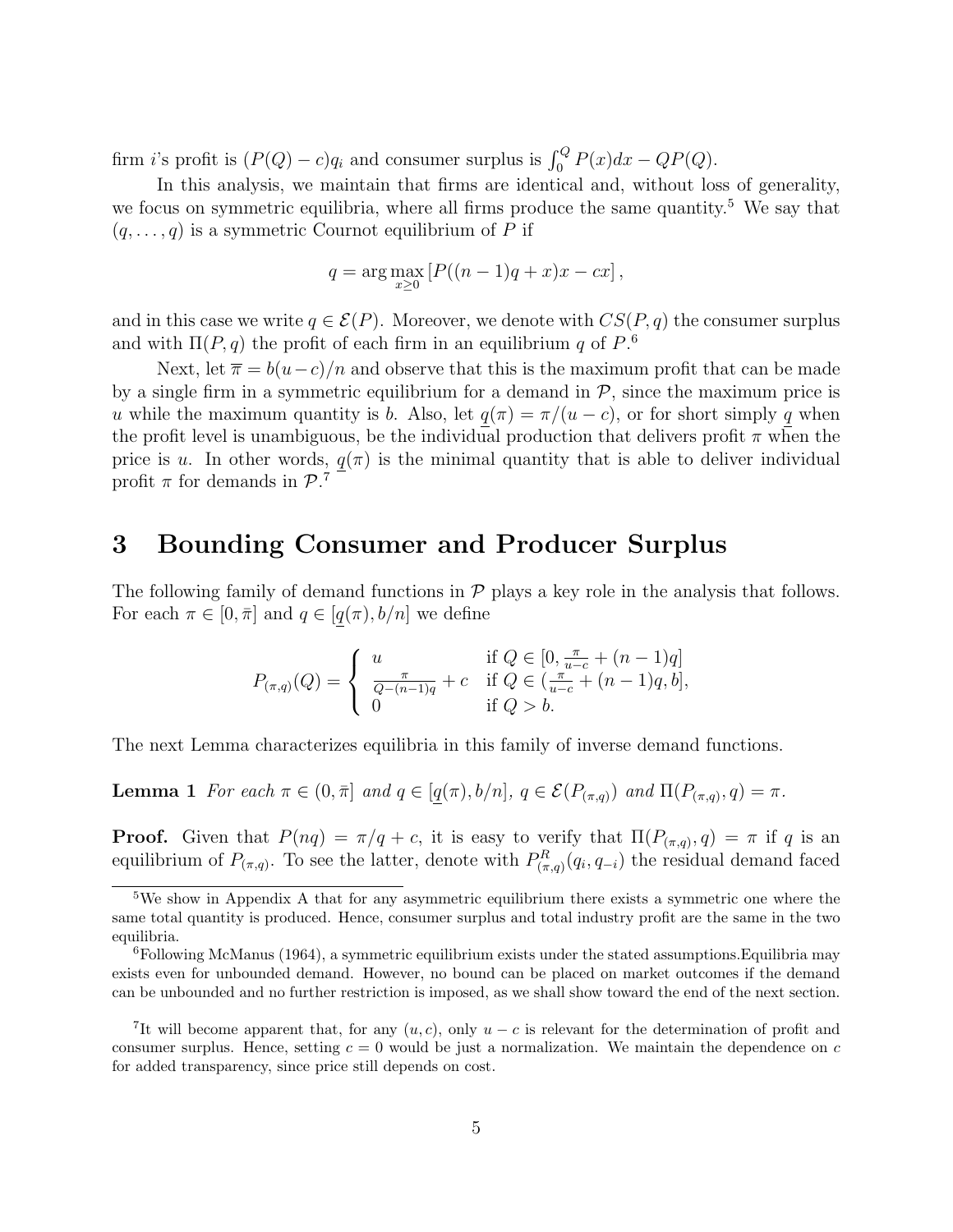by firm i under demand  $P_{(\pi,q)}$ , with  $q_{-i}$  representing the total quantity produced by firms other than *i*. Observe that for  $q_{-i} = (n-1)q$  we have

$$
P_{(\pi,q)}^{R}(q_i, (n-1)q) = \begin{cases} u & \text{if } q_i \in [0, \frac{\pi}{u-c}] \\ \frac{\pi}{q_i} + c & \text{if } q_i \in (\frac{\pi}{u-c}, b-(n-1)q], \\ 0 & \text{if } q_i > b-(n-1)q. \end{cases}
$$

It follows firm i is indifferent among any quantity in the interval  $[\pi/(u-c), b-(n-1)q]$ , as they all provide profit  $\pi$ . To conclude the proof, observe that i's profit is zero for  $q_i > b-(n-1)q$ and it is  $q_i(u-c) \leq \pi$  for  $q_i \leq \frac{\pi}{u-c}$  $\frac{\pi}{u-c}$ .

As explicitly shown in the proof of the Lemma above, the demand function  $P_{(\pi,q)}$ exhibits unit-elasticity of the *residual* demand with respect to profit for quantities in  $(\pi/(u−$ c),  $b - (n-1)q$ , when all other firms supply q. In particular, for each individual firm, producing any quantity in  $(\pi/(u-c), b-(n-1)q)$  is a best reply to the other firms producing q and generates profit  $\pi$ .

Figure 2 illustrates the geometry of the demand functions in the class above, for the case where  $u = b = 1$  and  $c = 0$ . The first panel depicts two demand functions,  $P_{(\pi,\pi)}$  and  $P_{(\pi,1/n)}$ , that generate the same profit but induce two different equilibrium quantities, the minimal and the maximal. The dotted curve shows  $P_{(\pi,q)}$  as equilibrium q varies in  $[\pi,1/n]$ . The second sub-figure depicts two demand functions,  $P_{(\pi,1/n)}$  and  $P_{(\pi',1/n)}$ , that generates different profit levels but induce the same equilibrium quantity. Observe that demands are fully ordered along both dimension  $\pi$  and  $q$ . The following useful Lemma is immediate to verify and we state it without proof.

**Lemma 2**  $P_{(\pi',q)} \geq P_{(\pi,q)}$  if  $\bar{\pi} \geq \pi' \geq \pi \geq 0$  and  $P_{(\pi,q')} \geq P_{(\pi,q)}$  if  $b/n \geq q' \geq q \geq q(\pi)$ .

The next result shows that any demand function that has an equilibrium  $q$  and generates individual profit level  $\pi$  is dominated by  $P_{(\pi,q)}$  pointwise and that the equilibrium q of  $P_{(\pi,q)}$  achieves the largest consumer surplus among symmetric equilibria q of demands in  $\mathcal P$ if  $\pi$  is equilibrium profit.

**Lemma 3** If  $P \in \mathcal{P}$  and  $q \in \mathcal{E}(P)$  and  $\Pi(P,q) = \pi$  then  $P \leq P_{(\pi,q)}$ , and  $CS(P_{(\pi,q)}, q) \geq$  $CS(P, q).$ <sup>8</sup>

When  $n = 1$  the result is analogous to Lemma 1 in Condorelli and Szentes (2020), which is here generalized beyond the monopoly case.

**Proof.** First observe that if q is a Cournot equilibrium under P, then for any  $x \geq 0$ ,

$$
\pi \ge x \left[ P(x + (n-1)q) - c \right].
$$

<sup>&</sup>lt;sup>8</sup>Note that, being both decreasing and left-continuous, unless  $P = P_{(\pi,q)}$ , P and  $P_{(\pi,q)}$  will differ on a non-zero measure of the domain  $[0, b/n]$ .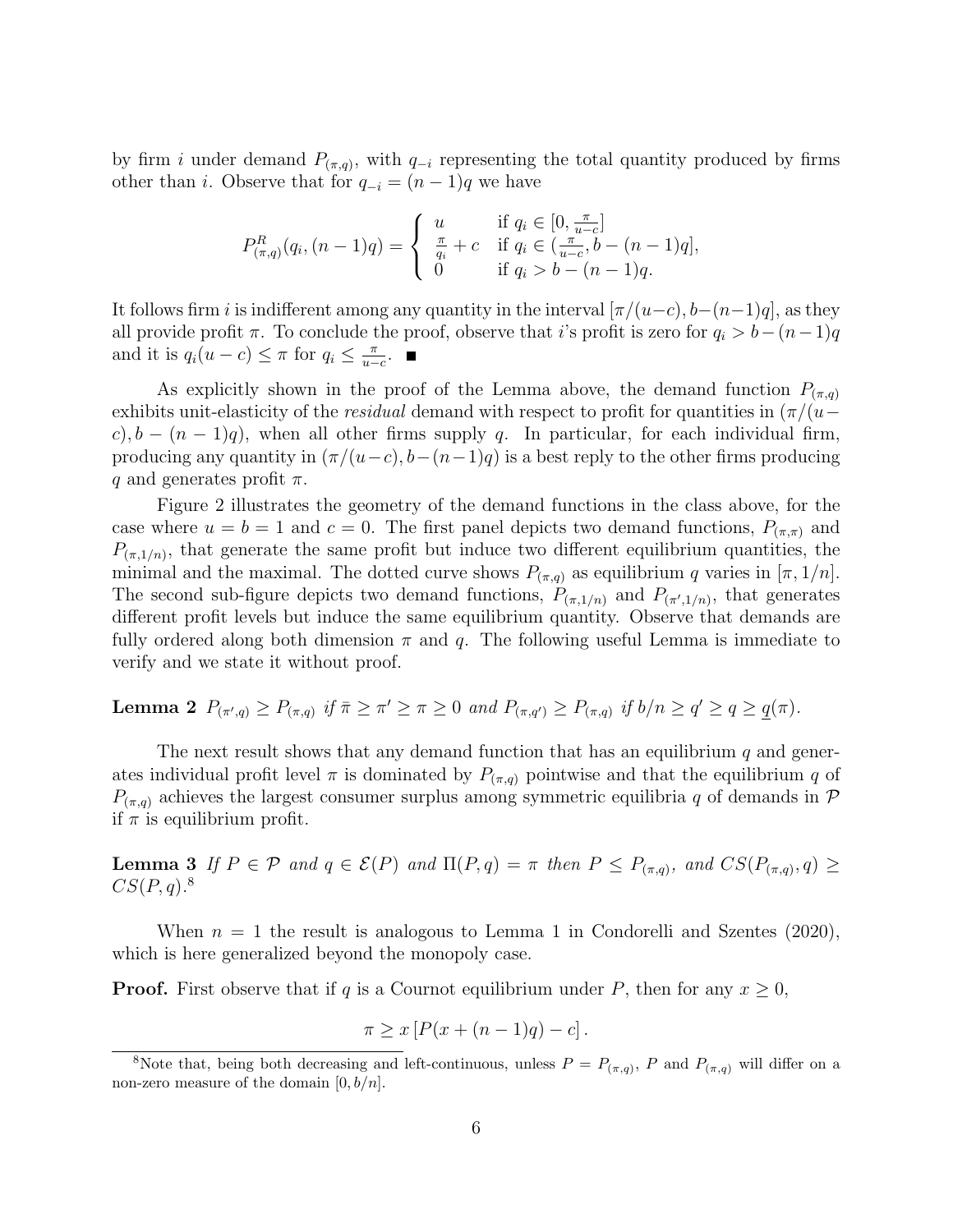Figure 2: Examples of demands  $P_{(\pi,q)}$  for  $b=u=1$  and  $c=0$ 

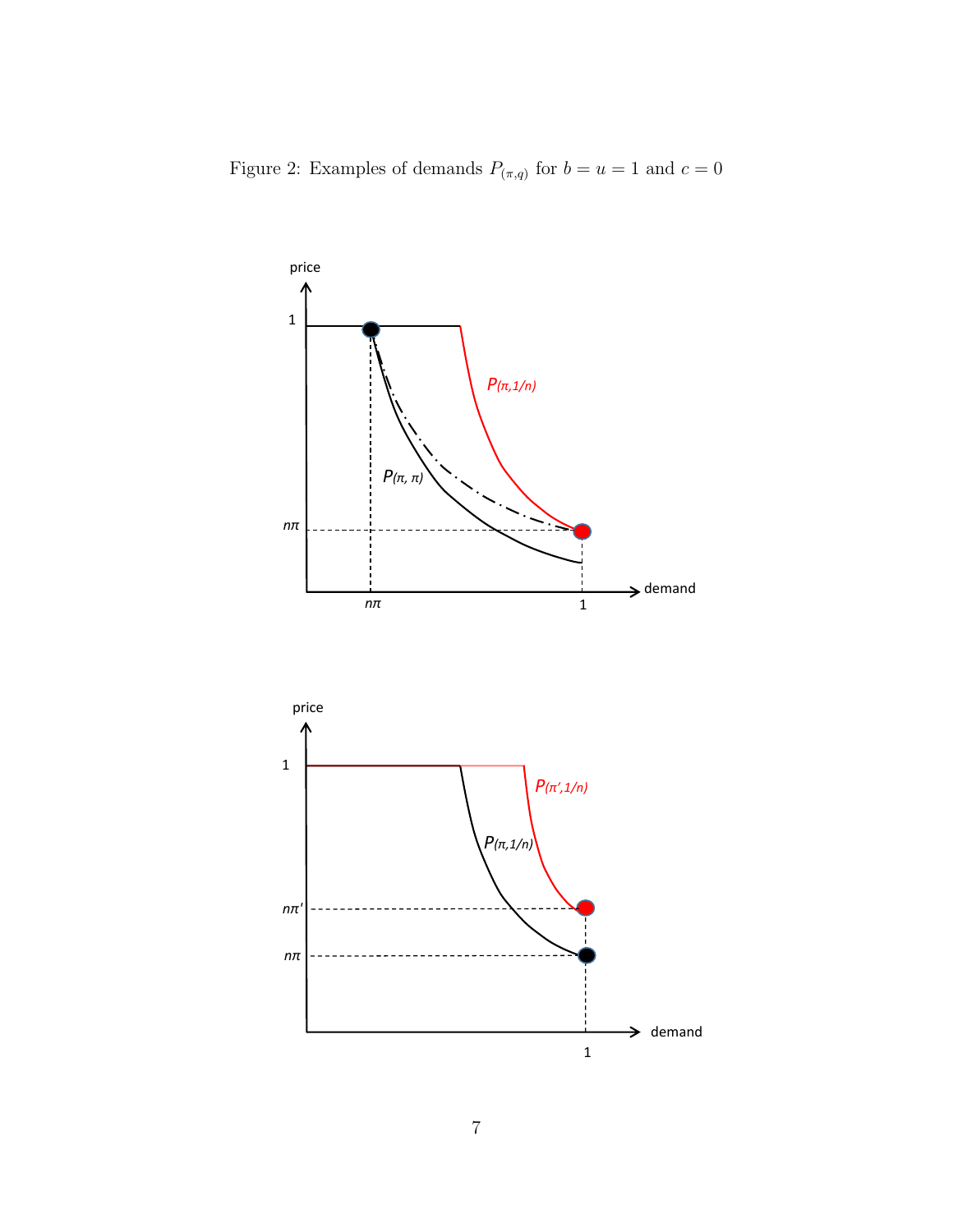By denoting  $Q = x + (n-1)q$  and rearranging, it follows that, for  $Q \in [(n-1)q, +\infty)$ ,

$$
P(Q) \le \frac{\pi}{Q - (n-1)q} + c.
$$

Next, we show that  $P(Q) \leq P_{(\pi,q)}(Q)$  for  $Q \geq 0$ . This follows from the inequality above for  $Q \ge (n-1)q$ . For  $Q < (n-1)q \le (n-1)q + \pi/(u-c)$  the inequality follows from the fact that  $P_{(\pi,q)}(Q) = u$  in that range, while  $P(Q) \leq u$  by assumption.

We now establish that  $P_{(\pi,q)}$  generates (weakly) larger consumer surplus than P. In particular

$$
CS(P_{(\pi,q)}, q) - CS(P, q) = \int_0^{nq} (P_{(\pi,q)}(x) - P(x))dx \ge 0,
$$

because  $P_{(\pi,q)} \geq P$  by the first part of the proposition.

For each  $\pi \in (0, \bar{\pi}],$  define the inverse demand function  $P_{\pi} = P_{(\pi, b/n)}$ . In the symmetric equilibrium of this demand, all  $b$  consumers are served. The following Lemma establishes that there exists no symmetric equilibrium of any demand function generating individual firm profit  $\pi$  that attains a higher consumer surplus than the equilibrium  $b/n$  of  $P_{\pi}$ .

Lemma 4 For any  $P \in \mathcal{P}$  and  $q \in \mathcal{E}(P)$  with  $\Pi(P,q) = \pi$ , we have  $CS(P_{\pi}, b/n) \ge$  $CS(P, q).$ <sup>9</sup>

**Proof.** Lemma 1 establishes that  $b/n$  is an equilibrium of  $P_{\pi}$  and q is an equilibrium of  $P_{(\pi,q)}$ . Lemma 3 establishes that  $CS(P_{(\pi,q)}, q) \geq CS(P, q)$ . To see that  $CS(P_{\pi}, b/n) \geq CS(P_{(\pi,q)}, q)$ recall the last equation of the Lemma 3 and observe that  $b/n \geq q$  and, for each  $\pi \in [0, \bar{\pi}]$ and q, q' such that  $\pi/(u-c) \le q' \le q \le b/n$ , we have  $P_{(\pi,q')}(Q) \le P_{(\pi,q)}(Q)$  for  $Q \in [0,\infty)$ , by Lemma 2.

We are now in a position to state the main result of this section, which characterizes all couples of consumer and producer surplus that can arise for some demand function in P.

**Proposition 1** There exists  $P \in \mathcal{P}$  and  $q \in \mathcal{E}(P)$  such that  $\Pi(P,q) = \pi$ ,  $CS(P,q) = w$  if and only if  $(\pi, w) \in \{(x, y) : x \in (0, \bar{\pi}], y \in [0, CS(P_x, b/n))\}.$ 

**Proof.** The only-if part is obvious in light of Lemma 4. That is, there can't be any equilibrium payoff couple outside the specified set. To prove the if-part consider  $P_{(\pi,q)}$  and observe that, for each  $\pi \in (0, b(u-c))$ , q is an equilibrium in light of Lemma 1 and  $CS(P_{(\pi,q)}, q)$  is continuous and strictly increasing in q, and  $CS(P_{(\pi,q)}, \underline{q}) = 0$ .

Contour lines for the sets of feasible combinations of consumer surplus, CS, and (total industry) profit are illustrated in the next figure 3 for  $n = 1, 2, 5$ , assuming  $b = u = 1$  and

<sup>&</sup>lt;sup>9</sup>This result also illustrate that no absolute bound can be placed on the ratio of consumer to producer surplus. In fact,  $\lim_{\pi \to 0} CS(P_{\pi}, b/n)/\pi = \infty$  and  $\lim_{\pi \to \overline{\pi}} CS(P_{\pi}, b/n)/\pi = 0$ .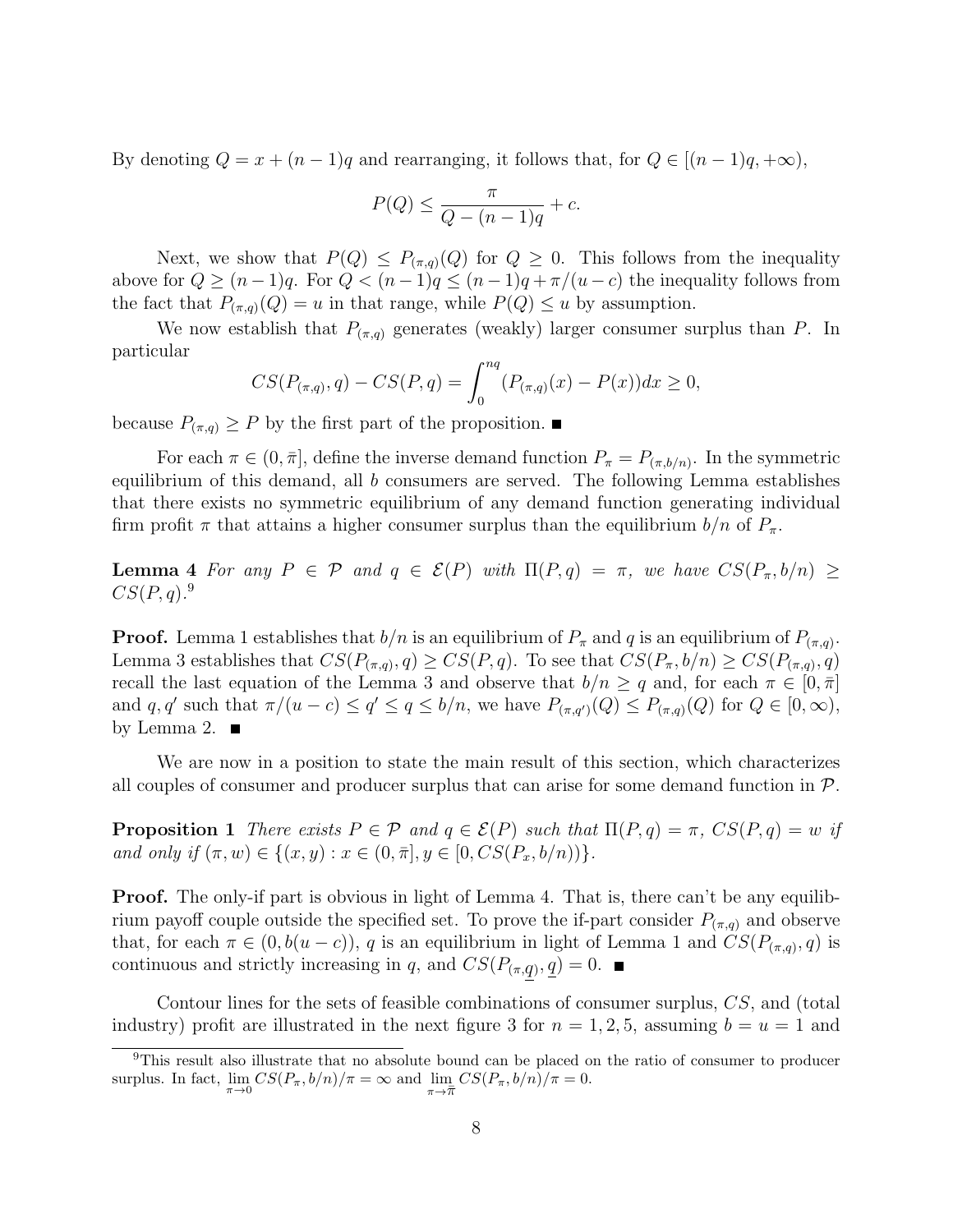$c = 0$  (i.e., lim<sub>c↓0</sub>). As it is apparent from the picture, the set of feasible producer/consumer surplus combinations expand as  $n$  grows and the market becomes more competitive. Equilibrium alone imposes very little restrictions on how the surplus is shared in an oligopolistic market populated by a large number of identical firms with constant marginal cost.



Figure 3: Achievable profit and surplus couples in  $P(b = u = 1, c = 0)$ 

In light of Lemma 4, finding an inverse demand function in  $P$  and an equilibrium that maximizes consumer surplus in a Cournot market with  $n$  firms and marginal cost  $c$  is equivalent to maximizing  $CS(P_\pi, b/n)$  in  $\pi \in (0, \bar{\pi})$ .

Corollary 1 Let  $\pi^* = \frac{\overline{\pi}}{e^n}$ , then  $CS(P_{\pi^*}, b/n) = \overline{\pi}(n-1) + \pi^* \geq CS(P, q)$  for any  $P \in \mathcal{P}$ ,  $q \in \mathcal{E}(P)$ .

Proof.

$$
\max_{\pi \in (0,\overline{\pi})} CS(P_{\pi}, b/n) = \max_{\pi \in [0,\overline{\pi}]} \int_{0}^{b} (P_{\pi}(x) - c) dx - n\pi =
$$
\n
$$
= \max_{\pi \in [0,\overline{\pi}]} \left[ \int_{0}^{\pi/(u-c)+(n-1)b/n} u dx + \int_{\pi/(u-c)+(n-1)b/n}^{b} \frac{\pi}{x - b(n-1)/n} + c dx - n\pi - bc \right] =
$$
\n
$$
= \max_{\pi \in [0,\overline{\pi}]} \left[ \pi \left( 1 - n - \log \left( \frac{\pi}{\overline{\pi}} \right) \right) + \bar{\pi}(n-1) \right].
$$

The objective function above is strictly concave and it is routine to verify that setting  $\pi = \pi^*$ solves the stated maximization problem.  $\blacksquare$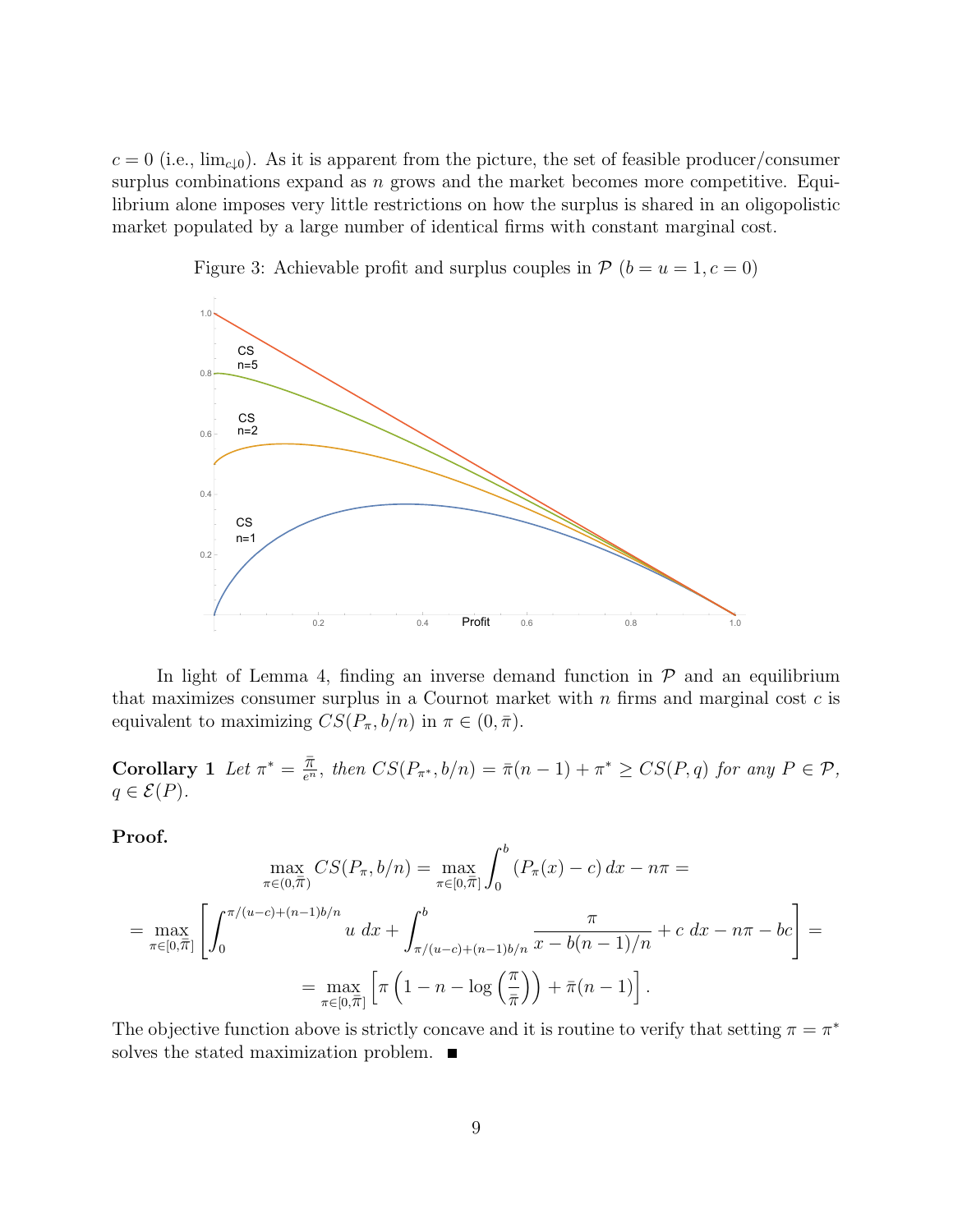At the consumer-optimal equilibrium, individual firm's profit is  $\pi^*$  (while total industry profit is  $n\pi^*$ , consumer surplus is  $\bar{\pi}(n-1) + \pi^*$ , the price is  $c + n\pi^* / b$  and the total demand is b. There is no efficiency loss arising from pricing above marginal cost.

Before concluding this section with an example, we observe that  $\lim$  $\bar{\pi} \rightarrow \infty$  $\pi^* = \infty$ . Therefore, as we claimed without proof in footnote 6, if there is no bound on either maximal demand b or maximal valuation  $u$ , then no bounds can be placed on consumer and producer surplus either.

Example 1 The price level for the equilibrium under the consumer optimal demand for  $u = b = 1, c = 0$  is  $e^{-n}$ , while the price level for equilibrium under the standard linear inverse demand curve  $P(Q) = 1 - Q$  is  $\frac{1}{n+1}$ . The price decreases much faster in the optimal demand curve as opposed to the linear demand, as the number of firms grows. For instance, at  $n = 4$  the market price is 0.20 under the linear demand curve while it is approximately 0.02 for  $P_{\pi^*}$ . On the other hand, quantity is always 1 in the optimal demand while it is  $n/(n+1)$  in the linear demand.

## 4 Bounding Consumer, Producer Surplus and Deadweight Loss

The aim of this section is to provide a complete characterization of all possible couples of consumer and producer surplus for any given level of the first-best surplus available given demand and production cost.

We define the first-best surplus under demand  $P$ , and denote it  $FB(P)$ , as usual omitting reference to cost, as the consumer surplus that is attained when the quantity supplied is such that exactly all consumers with valuation above the cost are served. More formally, for each demand  $P \in \mathcal{P}$ , we define

$$
FB(P) = \int_0^{\hat{b}(P)} P(x) dx - \hat{b}(P)c,
$$

where  $\hat{b}(P) = \max\{q : P(q) \geq c\}$  and is well-defined because P is left-continuous and  $u > c$ . Hence, again omitting reference to c, for  $s \in (0, n\bar{\pi}]$  define the set  $\mathcal{P}_s = \{P \in \mathcal{P} : FB(P) = s\}$ . Note that  $FB(P) \leq b(u-c) = n\bar{\pi}$  for  $P \in \mathcal{P}$ . Hence  $0 \leq s \leq n\bar{\pi}$ .

Next, observe that, for each  $\pi \in [0, \overline{\pi}]$ ,

$$
FB(P_{\pi}) = CS(P_{\pi}, b/n) + n\Pi(P_{\pi}, b/n) = \pi \left[1 - \log\left(\frac{n\pi}{b(u-c)}\right)\right] + (n-1)\bar{\pi},
$$

where the first equality follows because  $\hat{b}(P_{\pi}) = b$  given that  $P_{\pi}(b) = c + n\pi/b > c$ . Then, observe that  $FB(P_\pi)$  is continuous and strictly increasing in  $\pi$  and that  $FB(P_0) = (n-1)\bar{\pi}$ while  $FB(P_{\overline{\pi}}) = b(u-c) = n\overline{\pi}$ .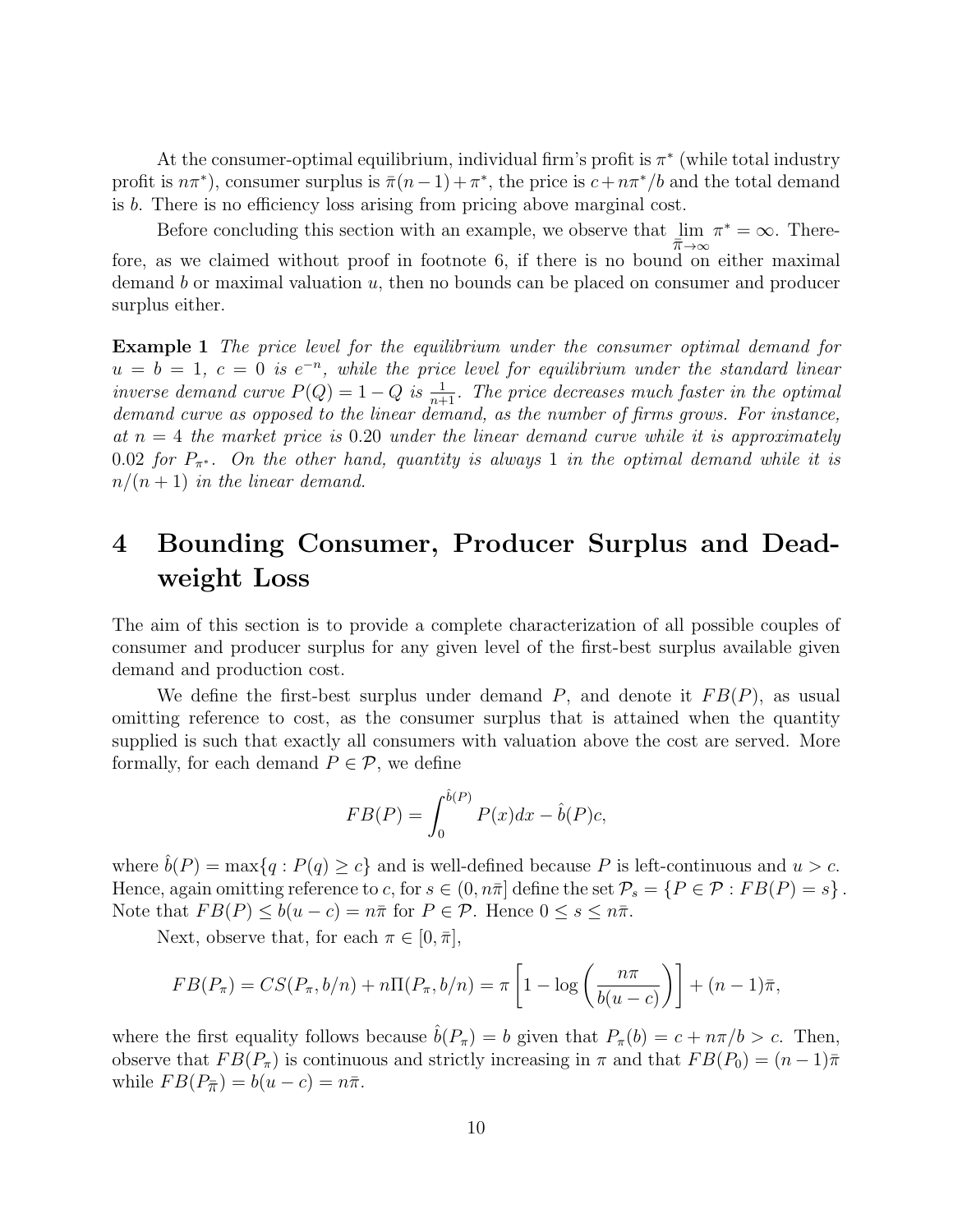Now, we define the profit level  $\pi_s$  which, as it will be shown later, is the minimum profit that is attainable when the demand is in  $\mathcal{P}_s$ .

Definition 1 For  $s \in (0,(n-1)\bar{\pi})$  let  $\pi_s = 0$ , for  $s \in ((n-1)\bar{\pi}, n\bar{\pi})$  let  $\pi_s$  solve  $s =$  $FB(P_{\pi_s})$ .<sup>10</sup>

In fact, our first result in this section shows that the symmetric equilibrium  $b/n$  under  $P_{\pi_s} = P_{(\pi_s, b/n)}$  minimizes individual profit among all symmetric Cournot equilibria for inverse demands in  $\mathcal{P}_s$ . Since for  $s < (n-1)\overline{\pi}$ , we have  $\pi_s = 0$  and  $P_0 \notin \mathcal{P}_s$ , we abuse notation by defining, only for  $s \in [0, (n-1)\overline{\pi}]$ 

$$
P_{\pi_s}(Q) = \begin{cases} \frac{s n}{b(n-1)} + c & \text{if } Q \in [0, b(n-1)/n] \\ c & \text{if } Q \in (b(n-1)/n, b], \\ 0 & \text{if } Q > b. \end{cases}
$$

This guarantees that  $FB(P_{\pi_s}) = s$  and that  $b/n$  is an equilibrium while  $\Pi(P_{\pi_s}, b/n) = \pi_s = 0$ .

**Lemma 5**  $\pi_s = \Pi(P_{\pi_s}, b/n) \leq \Pi(P, q)$  for any  $P \in \mathcal{P}_s$  and  $q \in \mathcal{E}(P)$ 

**Proof.** The statement is obvious for  $s \in (0, (n-1)\overline{\pi})$  as in equilibrium  $\pi_s = 0$ . Therefore, we focus on  $s \in ((n-1)\overline{\pi}, n\overline{\pi}]$ . By way of contradiction, suppose an equilibrium q of some  $P \in \mathcal{P}_s$ generates individual profit  $\pi'$  such that  $\pi_s > \pi'$ . Then, consider that each firm producing  $b/n$  is an equilibrium under  $P_{\pi'}$ . Furthermore,  $FB(P_{\pi'}) \geq FB(P)$  given the definition of FB (note  $b/n \ge q$  and  $P_\pi(b) > c$ ) and the fact that  $P_{\pi'} = P_{(\pi',b/n)} \ge P_{(\pi',q)} \ge P$  by Lemma 2 (first inequality) and Lemma 3 (second inequality). However, since  $FB(P_{\pi})$  is strictly increasing in  $\pi$ , the assumption that  $\pi_s > \pi'$  implies that  $s = FB(P_{\pi_s}) > FB(P_{\pi'}) \geq FB(P) = s$ , a contradiction.

It is a corollary of the previous Lemma that the equilibrium  $b/n$  of  $P_{\pi_s}$  not only minimizes producer surplus, but also maximizes consumer surplus among all equilibria for demands in  $\mathcal{P}_s$ .

**Corollary 2**  $s - n\pi_s = CS(P_{\pi_s}, b/n) \geq CS(P, q)$  for any  $P \in \mathcal{P}_s$  and  $q \in \mathcal{E}(P)$ .

Note that when  $n = 1$  and  $s > 0$  then  $\pi_s > 0$ . Hence, as expected, in the monopoly case there is no demand function that would let consumers extract the entire surplus s.

**Proof.** First, observe that the symmetric equilibrium of  $P_{\pi_s}$  generates consumer surplus equal to  $s - n\pi_s$  as the quantity supplied in total is equal to b. Then, by way of contradiction, assume that there exists  $P \in \mathcal{P}_s$  and a symmetric Cournot equilibrium of P that generate

<sup>&</sup>lt;sup>10</sup>If  $b = u = 1$  and  $c = 0$ ,  $\pi_s = \frac{n-1-ns}{nW_s(n-1)}$  $\frac{n-1-ns}{nW_{-1}(\frac{n-1-ns}{e})}$  for  $s > \frac{n-1}{n}$ . Here  $W_{-1}$  is the lower branch of the Lambert W function. While it cannot be expressed in terms of elementary functions it is defined by  $W_{-1}(xe^x) = x$ for  $x \leq -1$ .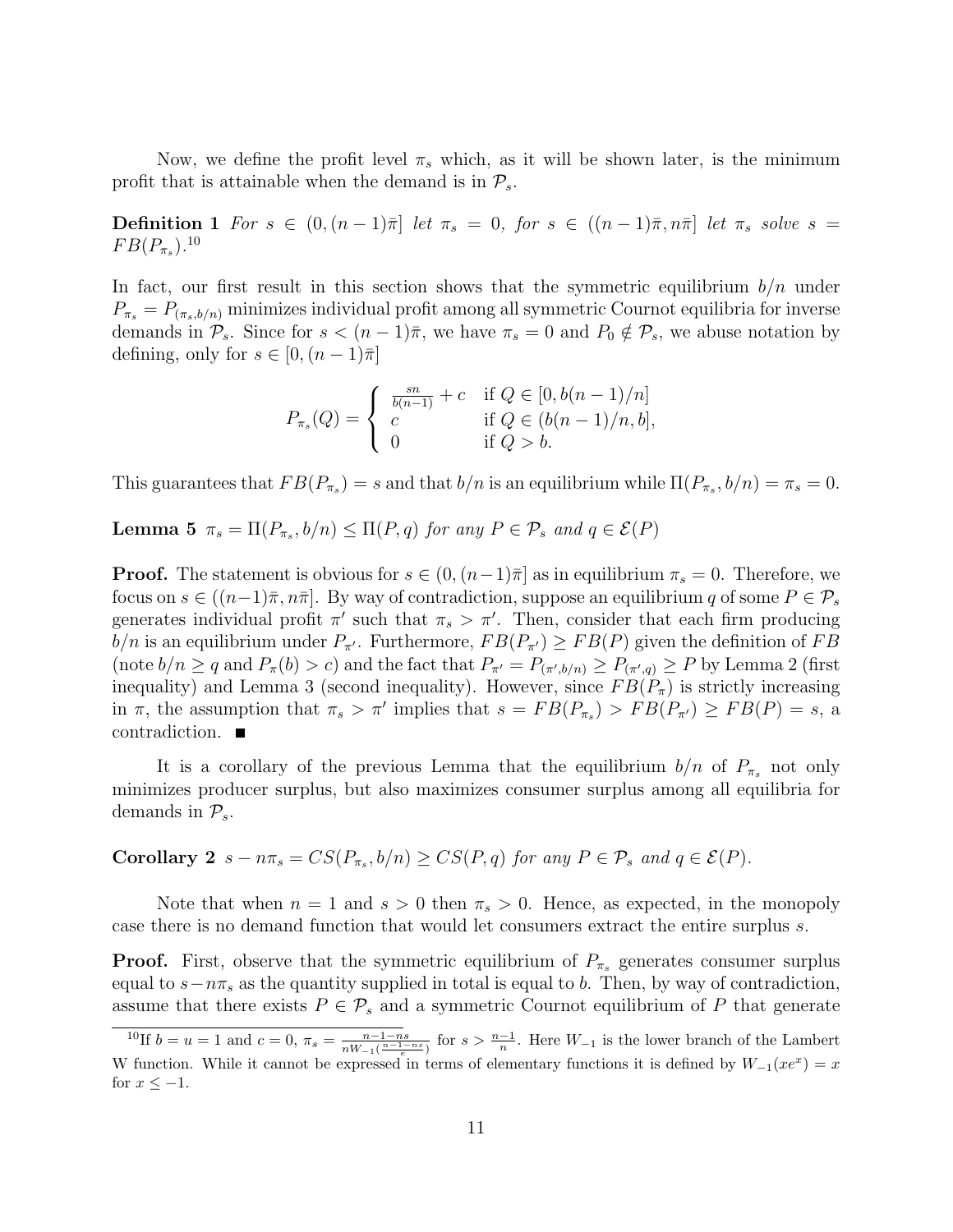individual profit  $\pi$  and larger consumer surplus. Because,  $s - n\pi$  is an upper bound of the consumer surplus achievable under P, our contradiction assumption implies that  $s - n\pi >$  $s-n\pi_s$ , or, equivalently, that  $\pi < \pi_s$ , which is in contradiction with the result of proposition  $5.$ 

Consider consumer surplus and industry profit,  $n\Pi$ , in the positive quadrant of a Cartesian plane and identify the total surplus s as a linear constraints that bounds their sum. See the dotted line figure 6 for illustration. Call achievable set, the set of consumer surplus, producer surplus and dead-weight loss triples that are achievable in some equilibrium of some demand in  $\mathcal{P}_s$ . Clearly, any achievable nΠ is such that  $n\pi_s \leq n\pi \leq s$ , while consumer surplus is bounded above by  $s - n\Pi$  and below by zero. We now characterize the upper contour line of the achievable set. More precisely, we now show, that, for any s, any combination of producer and consumer surplus  $(n\pi, s - \pi)$  for  $\pi \in [\pi_s, s/n]$  can be achieved by some symmetric Cournot equilibrium of some demand in  $P_s$ .

Before doing so, we introduce a class of demand functions that will be used to prove further results. For each  $\pi \in (0, \bar{\pi}], q \in [q(\pi), b/n]$  and  $k \in [q(\pi) + (n-1)q, nq]$  let,

$$
P_{\pi,q}^k(Q) = \begin{cases} P_{(\pi,q)}(k) & \text{if } Q \in [0,k] \\ P_{(\pi,q)}(Q) & \text{if } Q \in (k,b], \\ 0 & \text{if } Q > b. \end{cases}
$$

This is a truncated version  $P_{(\pi,q)}$ . of Because  $P_{\pi,q}^k(Q) = P_{(\pi,q)}(Q)$  for  $Q \geq k$  and  $k \leq nq$ , light of Lemma 1, it is immediate to see that  $P_{\pi,q}^k$  has an equilibrium q that generates individual profit  $\pi$ . The next figure 4 depicts an example of a demand function  $P_{\pi,q}^k$  for  $b = u = 1$  and  $c = 0$  and the division of the first-best surplus between consumer surplus (CS), profits  $(n\pi)$ and deadweight loss  $(DWL)$  in the q-equilibrium.

**Proposition 2** For every  $\pi \in [\pi_s, s/n]$ , there exists  $P \in \mathcal{P}_s$  and  $q \in \mathcal{E}(P)$  such that  $\Pi(P,q) = \pi$  and  $CS(P,q) = s - n\pi$ .

The proof is constructive. For each surplus-profit combination identified in the statement, an inverse demand  $P_{\pi,b/n}^k \in \mathcal{P}_s$  is explicitly constructed whose equilibrium  $b/n$  achieves them. Note that since the equilibrium is  $b/n$ , there is no deadweight loss and  $CS(P_{\pi,b/n}^k)$  +  $\Pi(P^k_{\pi,b/n})=s.$ 

**Proof.** We focus on showing that for each  $s \in (0, n\bar{\pi}]$  and  $\pi \in (\pi_s, s/n]$  there exists (unique)  $k^0(s, \pi)$  such that  $FB(P_{\pi, b/n}^{k^0}) = s$  and therefore  $P_{\pi, b/n}^{k^0} \in \mathcal{P}_s$ . The proof is concluded by noting that for equilibria  $b/n$  of  $P_{\pi,b/n}^{k^0}$ , consumer surplus is equal to  $FB(P_{\pi,b/n}^{k^0}) - n\Pi(P_{\pi,b/n}^{k^0}, b/n) =$  $s - n\pi$ .

To show existence of  $k^0(s, \pi)$ , fix s and observe first that  $P^{\pi/(u-c)+(n-1)b/n}_{\pi, b/n} = P_{(\pi, b/n)} =$  $P_{\pi}$ . Then note that because  $\pi > \pi_s$  we must have  $FB(P_{\pi}) > FB(P_{\pi_s}) = s$ . Finally note that  $FB(P_{\pi,b/n}^b) = n\pi \leq s$  because  $\pi \leq s/n$ . Since  $FB(P_{\pi,b/n}^k)$  is continuous and strictly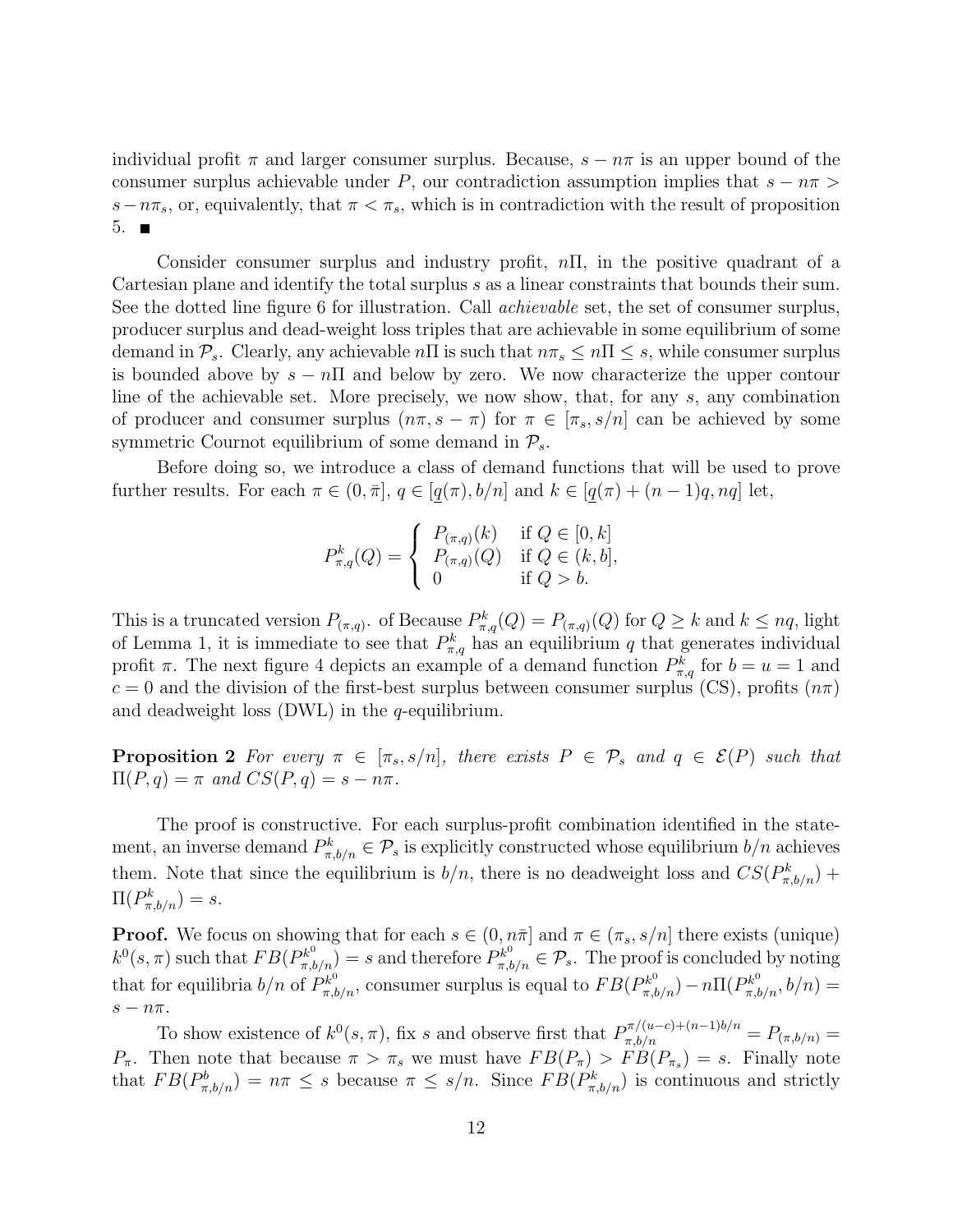

Figure 4: Example of a demands  $P_{\pi,q}^k$  for  $b = u = 1$  and  $c = 0$ 

decreasing in  $k$  in the specified parameter space, we reach our conclusion by the intermediate value theorem.  $\blacksquare$ 

The result shows, roughly speaking, that there need not be an efficiency-equality tradeoff when the number of firms is sufficiently large. In particular, as long as each firm is guaranteed  $\pi_s$ , any division of the first best surplus between consumers and producers is attained by some demand function without producing dead-weight loss, regardless of the number of firms in the market. Furthermore, note that when the number of firms is sufficiently large,  $n > 1/(1-s)$ , then  $\pi_s = 0$  and so any surplus-profit combination that achieves the first best is attainable.

To complete our characterization, the next results determine, for each feasible  $(\pi, s)$ , the minimum level of consumer surplus that can be achieved in the equilibrium of some demand in  $\mathcal{P}_s$ , and also establish that all intermediate levels of consumer surplus between the maximum and the minimum can be achieved. Before proceeding, we need to introduce further notation.

**Definition 2** Let  $\pi^s \in [\pi_s, s/n]$  be the solution to  $FB(P_{(\pi^s, q(\pi^s))}) = s$ .<sup>11</sup>

To see that  $\pi^s \geq \pi_s$  exists, note first that  $FB(P_{(\pi_s,b/n)}) = s$  and therefore  $FB(P_{(\pi_s,q)}) \leq$ s, since by Lemma 2 we have  $P_{(\pi_s,q)} \leq P_{(\pi_s,b/n)}$  and  $P_{(\pi_s,b/n)} \geq c$ . Second, note that

<sup>&</sup>lt;sup>11</sup>It is worth emphasizing that  $\pi^s$  may but need not be equal to  $\pi_s$  and that  $q(\pi)$  was defined just before Lemma 1.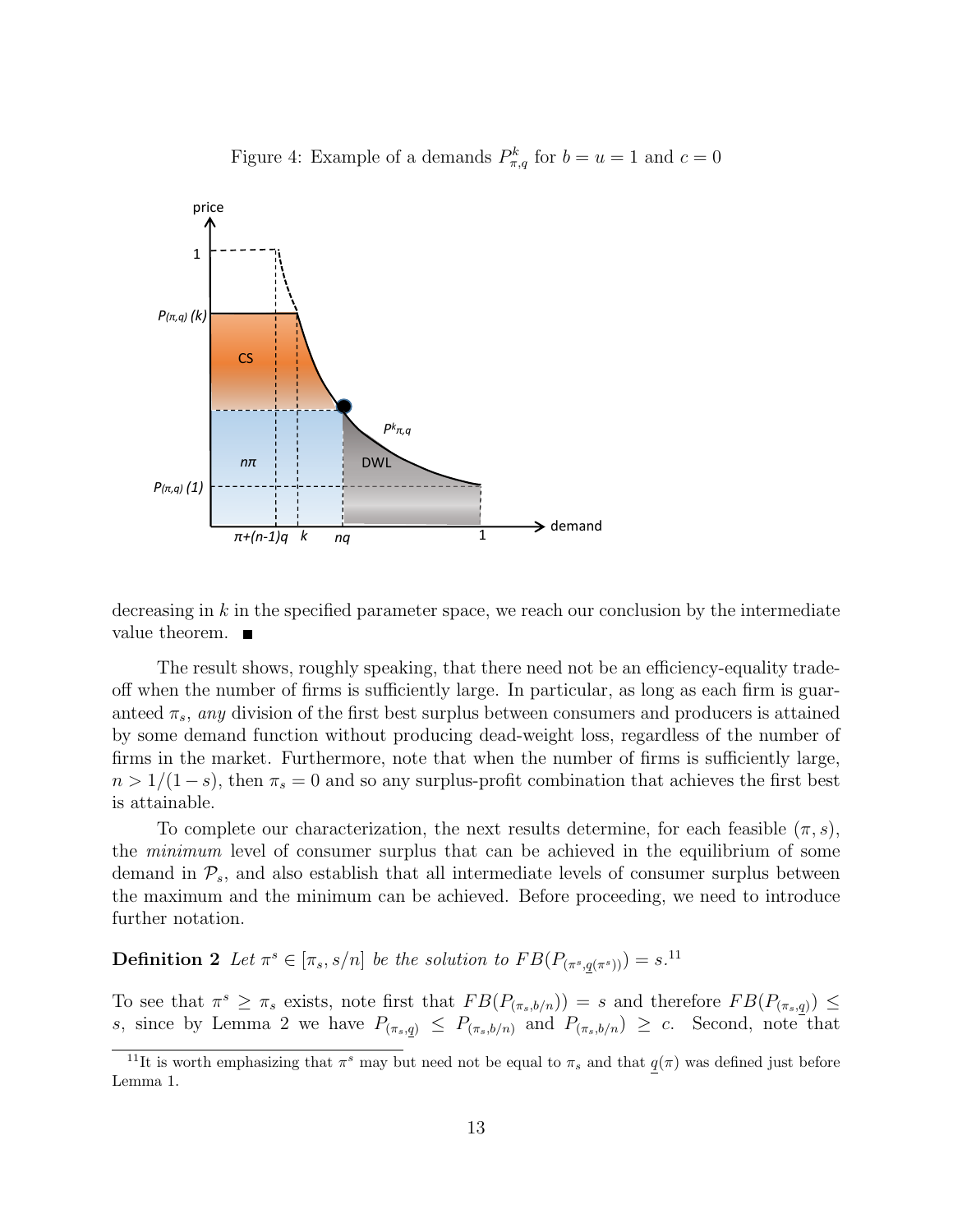$FB(P_{(s/n,q)}) \geq s$  as profit under  $P_{(s/n,q)}$  is  $s/n$  and  $FB(P_{(s/n,q)}) \geq ns/n = s$ . Finally, observe that uniqueness follows by the strict monotonicity of  $FB(P_{(\pi_s,q)})$  in  $\pi^{12}$ 

To complete the analysis we now scan over profit levels in  $[\pi_s, s/n]$ . We consider two cases. First, we look at profit levels in  $[\pi^s, s/n]$  (Proposition 3) and, second, we look at profit levels in  $[\pi_s, \pi^s]$  (Proposition 4). Before proceeding we find useful to define the deadweight loss generated by an equilibrium q of some demand function P as  $DWL(P, q)$  =  $FB(P, q) - CS(P, q) - \Pi(P, q)$  and to state some of its properties where the demand is of the type  $P_{\pi,q}^k$ .

**Lemma 6** DWL( $P_{\pi,q}^k$ , q) is continuous and strictly decreasing in q and independent of k.

**Proof.** Since  $k < nq$  for  $q \in [q, b/n]$  and  $P_{\pi,q}^k(x) = P_{(\pi,q)}(x)$  for  $x \ge nq \ge \pi/(u-c)+(n-1)q$ , we have  $DWL(P_{\pi,q}^k, q) = \int_{nq}^b (P_{\pi,q}^k(x) - c) dx = \int_{nq}^b (P_{\pi,q}(x) - c) dx = \pi \left[ -\log(q) + \log(b - (n-1)q) \right].$ See also figure 4 for a geometric intuition of the last part of the statement.

**Proposition 3** For every  $s \in (0, n\overline{\pi}], \pi \in [\pi^s, s/n],$  and  $w \in [0, s - n\pi]$  there exists  $P \in \mathcal{P}_s$ and  $q \in \mathcal{E}(P)$  such that  $\Pi(P,q) = \pi$  and  $CS(P,q) = w^{13}$ 

The proposition shows that for given s and profit level  $\pi$  above  $\pi^s$ , any feasible combination of consumer surplus and deadweight loss is achievable. The proof is, again, constructive. First, it is showed that zero consumer surplus can be achieved in equilibrium when  $\pi \in [\pi^s, s/n]$  using some demand  $P_{\pi,q}^{nq}$  for some q. Note that this demand induces zero consumer surplus as illustrated in figure 5, where the equilibrium quantity is indicated with the black dot, the profit is the blue shaded area while the dead-weight loss (DWL) is the gray shaded area. Then it is showed that intermediate levels of consumer surplus are also achievable by demand functions in  $\mathcal{P}_{s}$ .

**Proof.** As a first step, for each  $s \in (0, (u-c)b]$  and  $\pi \in [\pi^s, s/n]$ , we determine q such that  $FB(P_{\pi,q}^{nq}) = s$ . Clearly, if such q exists, then in the equilibrium q of this demand function consumer surplus is zero. In fact, it is immediate to verify that  $CS(P_{\pi,q}^{nq},q) = 0$  because  $P_{\pi,q}^{nq}$ is constant between 0 and the equilibrium total quantity  $nq$  (see Figure 5).

Hence, we show that for each s and  $\pi$  in the range identified by the statement, there exists  $q(\pi) \le q \le b/n$  and demand  $P_{\pi,q}^{nq}$  such that  $FB(P_{\pi,q}^{nq}) = s$ . To see this, observe that  $P_{\pi,q}^{\overline{n}q} = P_{(\pi,q)}$  as  $\pi/(u-c) + (n-1)q = nq$  since  $q = \pi/(u-c)$ . Then note that  $FB(P_{(\pi,q)}) \geq F\bar{B}(P_{(\pi^s,q)}) = s$ , where the inequality follows from Lemma 2 observing that  $\pi \geq \pi^{s}$  and  $q(\pi) \geq q(\pi^{s})$ , while the equality follows from the definition of  $\pi^{s}$ . Second, consider that  $FB(P_{\pi,b/n}^b) = n\pi \leq s$  because  $P_{\pi,b/n}^b(Q) = P_{(\pi,b/n)}(b) = n\pi/b + c$  for  $Q \in [0,b]$ and  $\pi \leq s/n$ . The result that such a q exists, call it  $q^{0}(\pi, s)$ , follows from the intermediate value theorem by varying q in  $FB(P_{\pi,q}^{nq})$  between q and b.

<sup>&</sup>lt;sup>12</sup>For  $b = u = 1$  and  $c = 0$  we have  $\pi^s = \frac{s}{(n-1)s - W_{-1}(-se^{(n-1)s-n})}$  for  $s \ge \frac{n-1}{n}$ .

<sup>&</sup>lt;sup>13</sup>This is a complete characterization as consumer surplus can only be in  $[0, s - n\pi]$  if profit is  $\pi$  and first-best is s.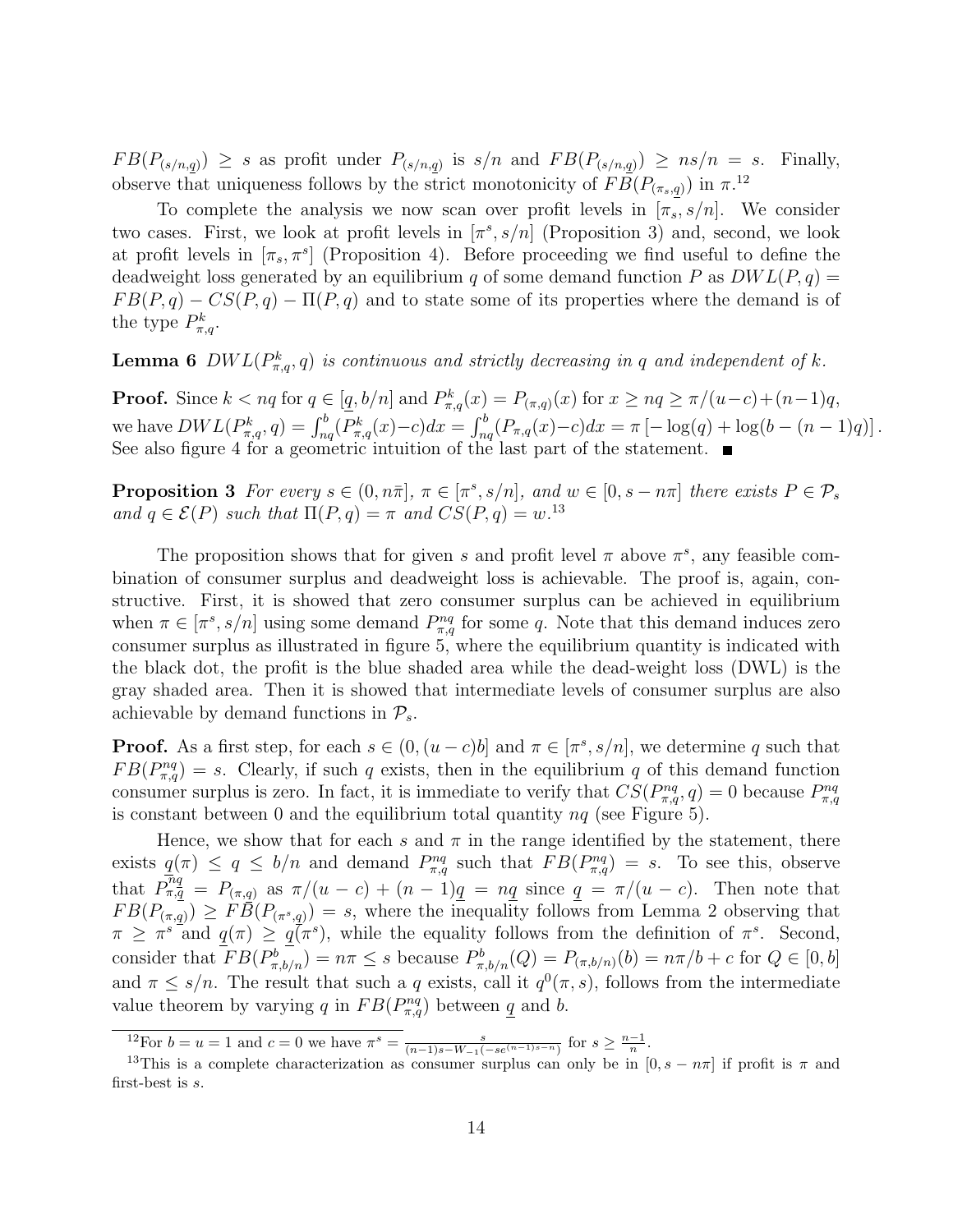

Figure 5: Example of a demands  $P_{\pi,q}^{nq}$  for  $b=u=1$  and  $c=0$ 

To conclude the proof, we now show that, for  $\pi \in [\pi^s, s/n]$ , all intermediate levels of consumer surplus between 0 and  $s - n\pi$  can be achieved by some demand  $P_{\pi,q}^k \in \mathcal{P}_s$ . As a preliminary step observe two facts: (i)  $DWL(P_{\pi,q^0(\pi,s)},q^0(\pi,s))=s-n\pi$  because by the first part of this proposition  $DWL(P_{\pi, o^{0}(\pi, s)}^{nq^{0}(\pi, s)})$  $\pi_{\eta} q^{nq^{\sigma}(\pi,s)}, q^{0}(\pi,s)) = s - n$  but deadweight loss of  $P_q^k$ does not depend on k (see Lemma 6); (ii)  $DWL(P_{\pi,b/n}, b/n) = 0$  by definition. Then, since  $DWL(P_{\pi,q}, q)$  is continuous and decreasing in q (see 6), then for any  $x \in [0, s - n\pi]$  there exists  $\hat{q}$  such that  $DWL(P_{\pi,\hat{q}},\hat{q})=x$ . Then, since  $DWL(P_{\pi,q}^k,q)$  does not depend on k (see Lemma 6) and since for any P we have  $DWL(P,q) = FB(P) - CS(P,q) - n\Pi(P,q)$ , we can establish our result if for all  $q \in [q_0(\pi, s), b/n]$  we find  $k^q$  such that  $FB(P_{\pi,q}^{k^q}, q) = s$ . Existence of  $k^q$  (where dependence on s and  $\pi$  is omitted to simplify notation) is demonstrated in the remainder of the proof.

To see that for all  $q \geq q^0(\pi, s)$  there exists  $k^q$  such that  $nq \geq k^q \geq nq^0(\pi, s)$  and  $FB(P_{\pi,q}^{k^q}) = s$  we can use again the intermediate value theorem after observing the following two things. First,  $FB(P_{\pi a^0(\pi s)}^{nq^0(\pi,s)})$  $\pi_{\pi,q^{0}(\pi,s)}^{nq^{0}(\pi,s))} = s \leq FB(P_{\pi,q}^{nq^{0}(\pi,s)})$ , for  $q \geq q^{0}(\pi,s)$ , because, for given k, by Lemma 2  $P_{\pi,q}^k \ge P_{\pi,q}^k$  for all  $q \ge q^0(\pi,s)$ . Second, that  $FB(P_{\pi,q}^{nq}) \le s$ for  $q \ge q^0(\pi, s)$  because  $FB(P_{\pi,q}^{nq}) = n\pi + DWL(P_{\pi,q}^{nq}) \le n\pi + DWL(P_{\pi,q}^{nq0}(\pi, s))$  $g^{nq^{\sigma}(\pi,s)}_{\pi,q^0(\pi,s)},q^0(\pi,s))=$  $FB(P_{\pi,q0(\pi,s)}^{nq^0(\pi,s)}$  $\pi_{\pi,q^0(\pi,s)}^{nq^0(\pi,s)}, q^0(\pi,s)$  = s, where the inequality follows since we have  $DWL(P^{nq}_{\pi,q}) \leq DWL(P^{nq^0(\pi,s)}_{\pi,q^0(\pi,s)})$  $g_{\pi,q^0(\pi,s)}^{nq^0(\pi,s)}, q^0(\pi,s)$ due to  $DWL(P_{\pi,q}^k)$  being independent of k and decreasing in q for given  $\pi$  (see Lemma 6).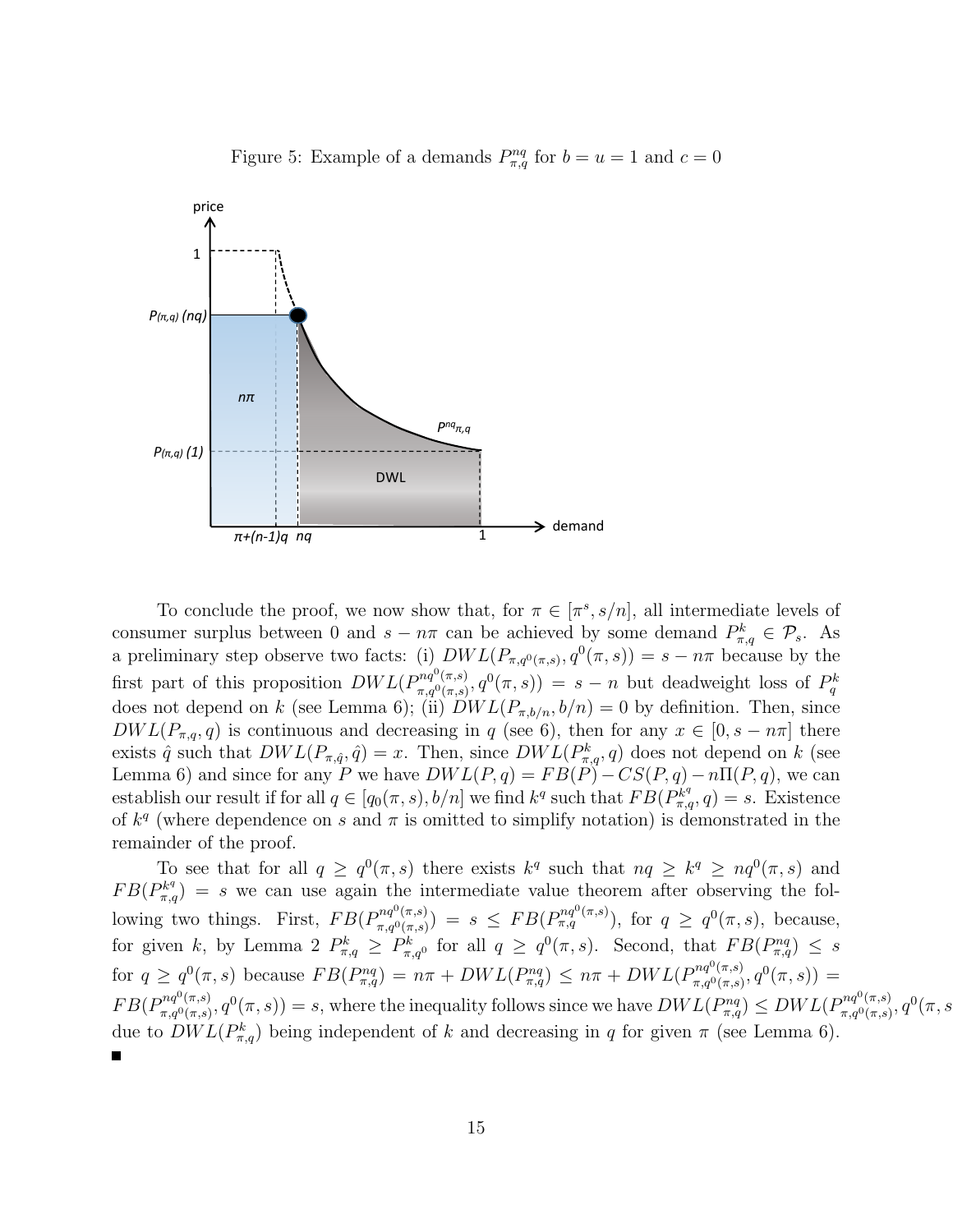Observe that if  $n = 1$ , then  $\pi_s = \pi^s$  as  $P_{(\pi_s,q)} = P_{(\pi_s,q')}$  for any  $\pi \le q \le b/n$  and so  $FB(P_{(\pi,q)}) = FB(P_{(\pi_s,b/n)}) = FB(P_{\pi_s})$ . Hence, the above result completes the characterization of the  $n = 1$  monopoly case. In this specific case, for any given s and  $\pi \in [\pi_s, s/n]$ , all surplus and deadweight loss combinations are achieved as different equilibria of the demand  $P_{\pi}$ . In particular, the highest consumer surplus  $s-n\pi$  is achieved by the equilibrium  $b/n$  (see Condorelli and Szentes (2020)) and the lowest, equal to 0, by  $q(\pi) = \pi/(u - c)$  (see Kremer and Snyder (2018)), while all intermediate levels are achieved by equilibria where quantity ranges from  $q(\pi)$  to  $b/n$ . The achievable set is a triangle characterized by the following three (industry profit, consumer surplus) points:  $(n\pi_s, s - n\pi_s)$ ,  $(s, 0)$  and  $(n\pi_s, 0)$ . See the first column of figure 6 for an illustration.

To achieve the goal of this section, we still need to characterize possible levels of consumer surplus given  $\pi \in (\pi_s, \pi^s]$ . A last piece of notation is needed for the next and last result.

**Definition 3** For  $\pi \in [\pi_s, \pi^s]$ , let  $\hat{q}(\pi, s)$  solve  $FB(P_{(\pi, \hat{q}(\pi, s))}) = s$ .

Note that  $FB(P_{(\pi^s,q)}) = s$ . Hence, by Lemma 2, for  $\pi \leq \pi^s$  we have  $FB(P_{(\pi,q)}) \leq s$  given that also  $q(\pi) \leq q(\bar{\pi}^s)$ . Then there must exist  $\hat{q}(\pi, s)$  such that  $FB(P_{(\pi, \hat{q}(\pi, s))})$  = s. This is the case because  $FB(P_{(\pi,b/n)}) = FB(P_{\pi}) \geq FB(P_{\pi_s}) = s$  and  $FB(P_{(\pi,q)})$  is continuous and increasing in  $q$ .

**Proposition 4** For  $s \in (0, n\bar{\pi})$  and  $\pi \in [\pi_s, \pi^s]$ , there exists  $P \in \mathcal{P}_s$  and  $q \in \mathcal{E}(P)$  such that  $\Pi(P,q) = \pi$  and  $CS(P,q) = w$  if and only if  $w \in [CS(P_{(\pi,\hat{q}(\pi,s))}, \hat{q}(\pi,s)), s - n\pi]$ .

**Proof.** Assume by way of contradiction  $P \in \mathcal{P}_s$  and an equilibrium q of P exists such that  $\Pi(P,q) = \pi \in [\pi_s, \pi^s]$  and  $CS(P,q) < CS(P_{(\pi,\hat{q}(\pi,s))}, \hat{q}(\pi,s)).$ 

There are three possibilities, either  $q < \hat{q}(\pi, s)$  or  $q = \hat{q}(\pi, s)$  or  $q > \hat{q}(\pi, s)$ . First, suppose  $q < \hat{q}(\pi, s)$  and note that since we must have  $P \leq P_{(\pi, q)} < P_{(\pi, \hat{q}(\pi, s))}$ , where the first inequality follows by Lemma 3 and the second from Lemma 2. Recalling the definition of  $FB$ at the beginning of this section we must have  $FB(P) \leq FB(P_{(\pi,q)}) < FB(P_{(\pi,\hat{q}(\pi,s))}) = s$ , which contradicts  $P \in \mathcal{P}_s$ .

Second, if  $q = \hat{q}(\pi, s)$  then  $P_{(\pi,q)} = P_{(\pi,\hat{q}(\pi,s))}$ . Hence, either  $P = P_{(\pi,\hat{q}(\pi,s))}$  and therefore  $CS(P, q) = CS(P_{(\pi, \hat{q}(\pi, s))}, \hat{q}(\pi, s))$ , a contradiction, or  $P < P_{(\pi, \hat{q}(\pi, s))}$  in an interval with positive mass which gives  $FB(P) < FB(P_{(\pi,\hat{q}(\pi,s))}) = s$ , also a contradiction.

Third, suppose that  $q > \hat{q}(\pi, s)$ . Observe Lemma 3 implies  $P \leq P_{(\pi,q)}$  and therefore

$$
DWL(P,q) = \int_{nq}^{\hat{b}(P)} (P(x)-c)dx \le \int_{nq}^{\hat{b}(P)} (P_{(\pi,q)}(x)-c)dx + \int_{\hat{b}(P)}^b (P_{(\pi,q)}(x)-c)dx = DWL(P_{(\pi,q)},q),
$$

where the second inequality follows because  $P \leq P_{(\pi,q)}$  and  $P_{\pi,q}(Q) \geq c$  for  $Q \in [\hat{b}(P), b]$ . Then, recall from Lemma 6 that  $DWL(P_{(\pi,x)}, x)$  is strictly decreasing in x and conclude that, because  $q > \hat{q}(\pi, s)$ , we must have

$$
DWL(P,q) \leq DWL(P_{(\pi,q)},q) \leq DWL(P_{(\pi,\hat{q}(\pi,s))},\hat{q}(\pi,s)).
$$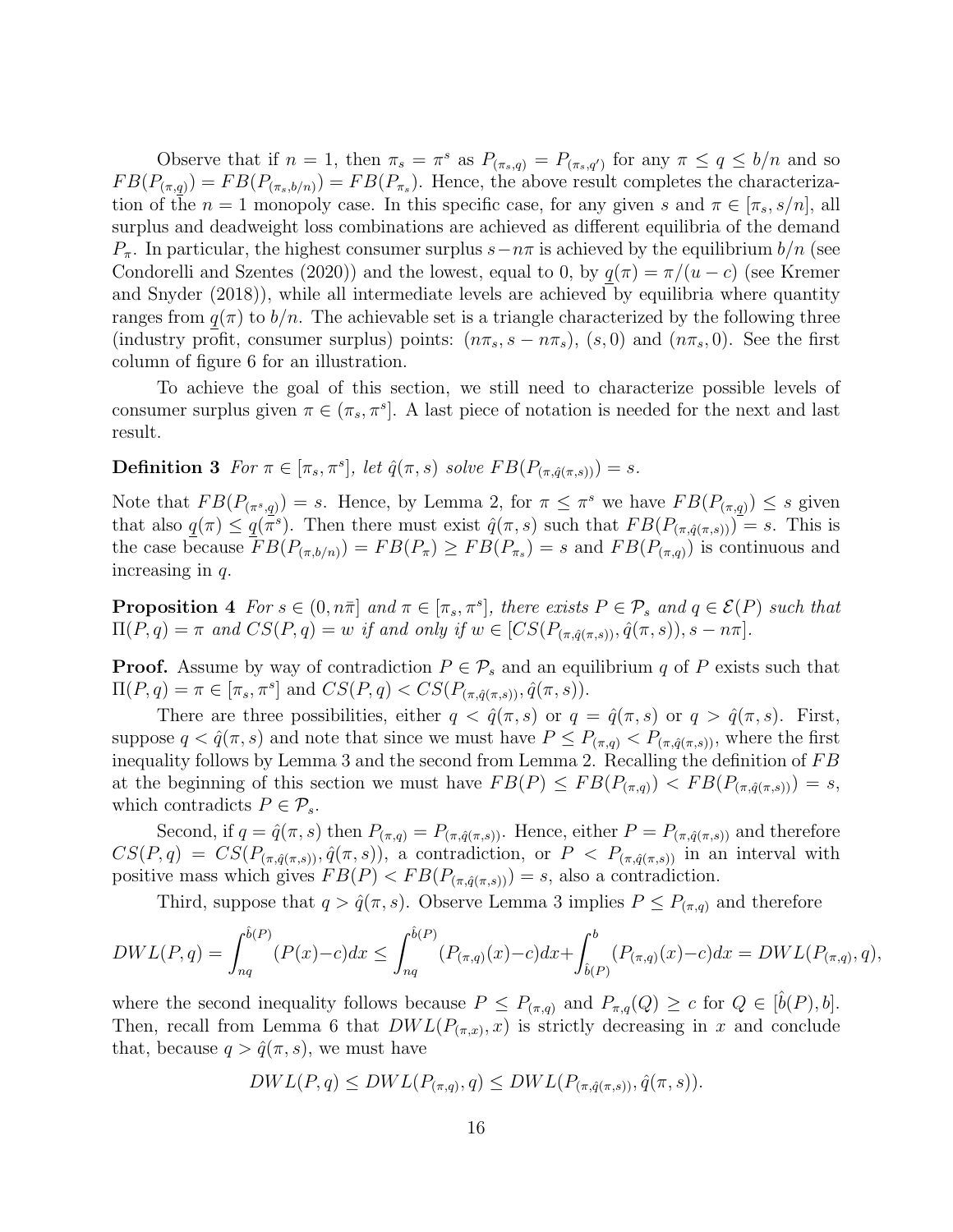To find a contradiction with the hypothesis that equilibrium  $q$  of  $P$  generates lower consumer surplus it is then sufficient to observe that

$$
CS(P_{(\pi,\hat{q}(\pi,s))},\hat{q}(\pi,s)) = s - n\pi - DWL(P_{(\pi,\hat{q}(\pi,s))},\hat{q}(\pi,s)) \leq s - n\pi - DWL(P,q) = CS(P,q).
$$

The proof that intermediate levels of consumer surplus can be attained is analogous to the one presented in the previous proposition. In particular,  $DWL(P_{(\pi,q)}, q)$  is continuous, strictly decreasing (by Lemma 6) and goes from  $s-n\pi-CS(P_{(\pi,\hat{q}(\pi,s))},\hat{q}(\pi,s))$  to 0 as x goes from  $\hat{q}(\pi, s)$  to  $b/n$ . Hence, because  $DWL(P_{\pi,q}^k) = DWL(P_{(\pi,q)}, q)$  for any k (also by Lemma 6) and  $CS(P_{\pi,q}^k, q) = s - n\pi - DWL(P_{\pi,q}^k, q)$  we can conclude the proof if, for all  $\pi \in [\pi_s, \pi^s]$ , we can find  $k^{\tilde{q}}$  such that  $FB(P_{\pi,q}^k) = s$  for all  $q \in [\hat{q}(\pi, s), b/n]$ . Details are omitted.

To summarize, figure 6 fixes the maximum valuation and the maximum demand to one and the cost to zero and illustrates the achievable couples of industry profit and consumer surplus for various levels of first-best surplus and number of firms in the market. Note that, as expected,  $\hat{q}(\pi^s, s) = \pi^s/(u-c)$  and therefore  $CS(P_{(\pi^s, \hat{q}(\pi^s, s))}, \hat{q}(\pi^s, s)) = 0$ . On the other hand  $\hat{q}(\pi_s, s) = b/n$  and therefore  $CS(P_{(\pi_s, \hat{q}(\pi_s, s))}, \hat{q}(\pi_s, s)) = CS(P_{\pi_s}, b/n) = s - n\pi_s$ . That is, as long as  $\pi^s > \pi_s$  (see columns 2 and 3 of figure 6), there is a unique consumer surplus level achievable at the minimal profit  $\pi_s$  and the equilibrium is efficient (see columns 2 and 3 of figure 6).

As it can be inferred from figure 6, as the number of firms grows, then  $\pi_s \to 0$  and  $\pi^s \to s/n$  and, more importantly, the minimum level of achievable consumer surplus given  $\pi$ increases toward  $s - n\pi$ . This visual insight is confirmed by the following results, which shows that as the number of firms gets large only the Pareto frontier remains in the achievable set.

#### Corollary 3

$$
\lim_{n \to \infty} n\pi_s = 0, \quad \lim_{n \to \infty} n\pi^s = s \text{ and } \lim_{n \to \infty} CS(F_{(\pi, \hat{q}(\pi, s))}, \hat{q}(\pi, s)) = s - n\pi \text{ for all } 0 \le \pi \le s/n.
$$

This confirms conventional wisdom in the Cournot model that inefficiency (but not necessarily profits) disappear as competition increases.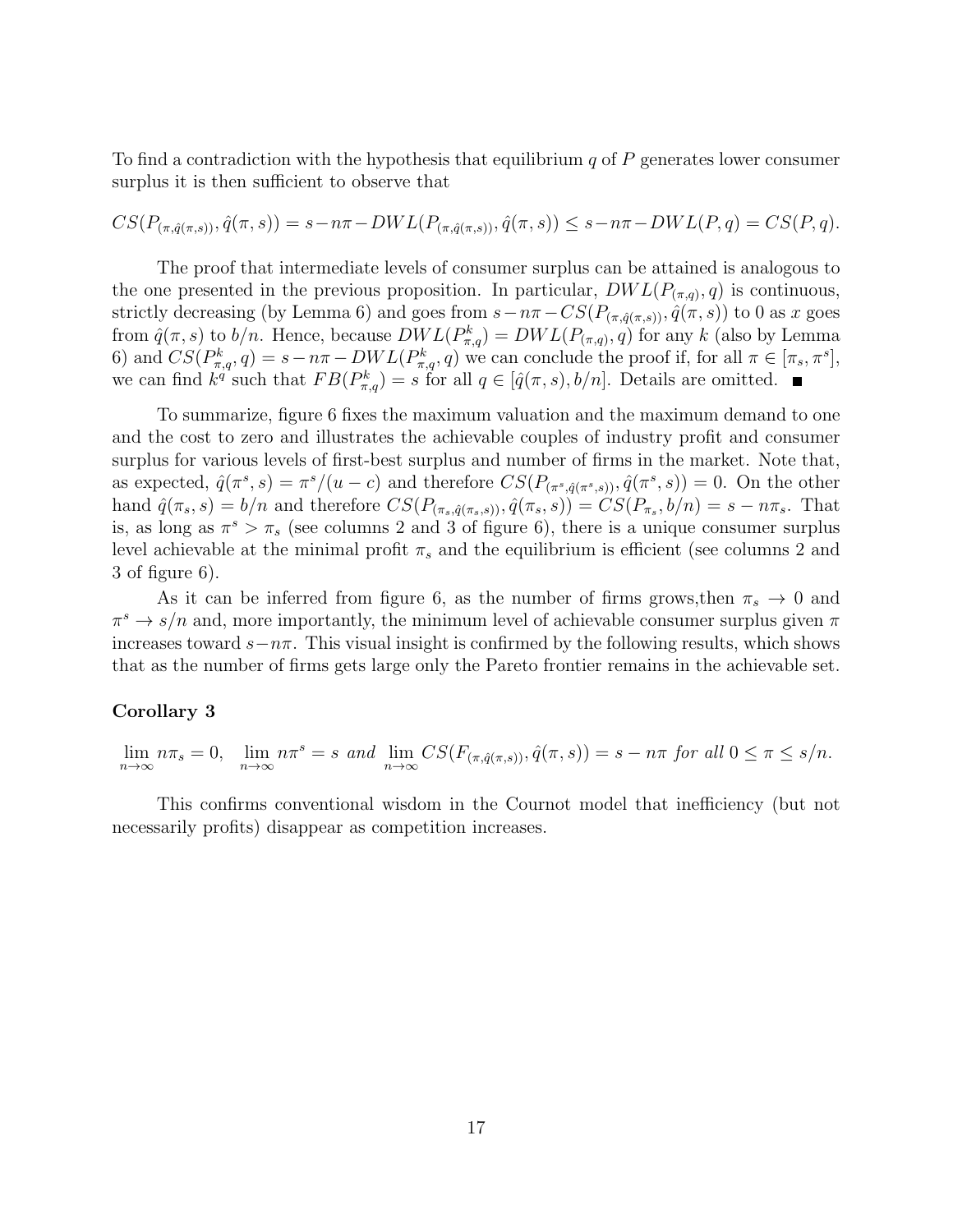

Figure 6: Achievable ( $n\Pi$ , CS) couples in  $\mathcal{P}_s$  within blue lines,  $b = u = 1$  and  $c = 0$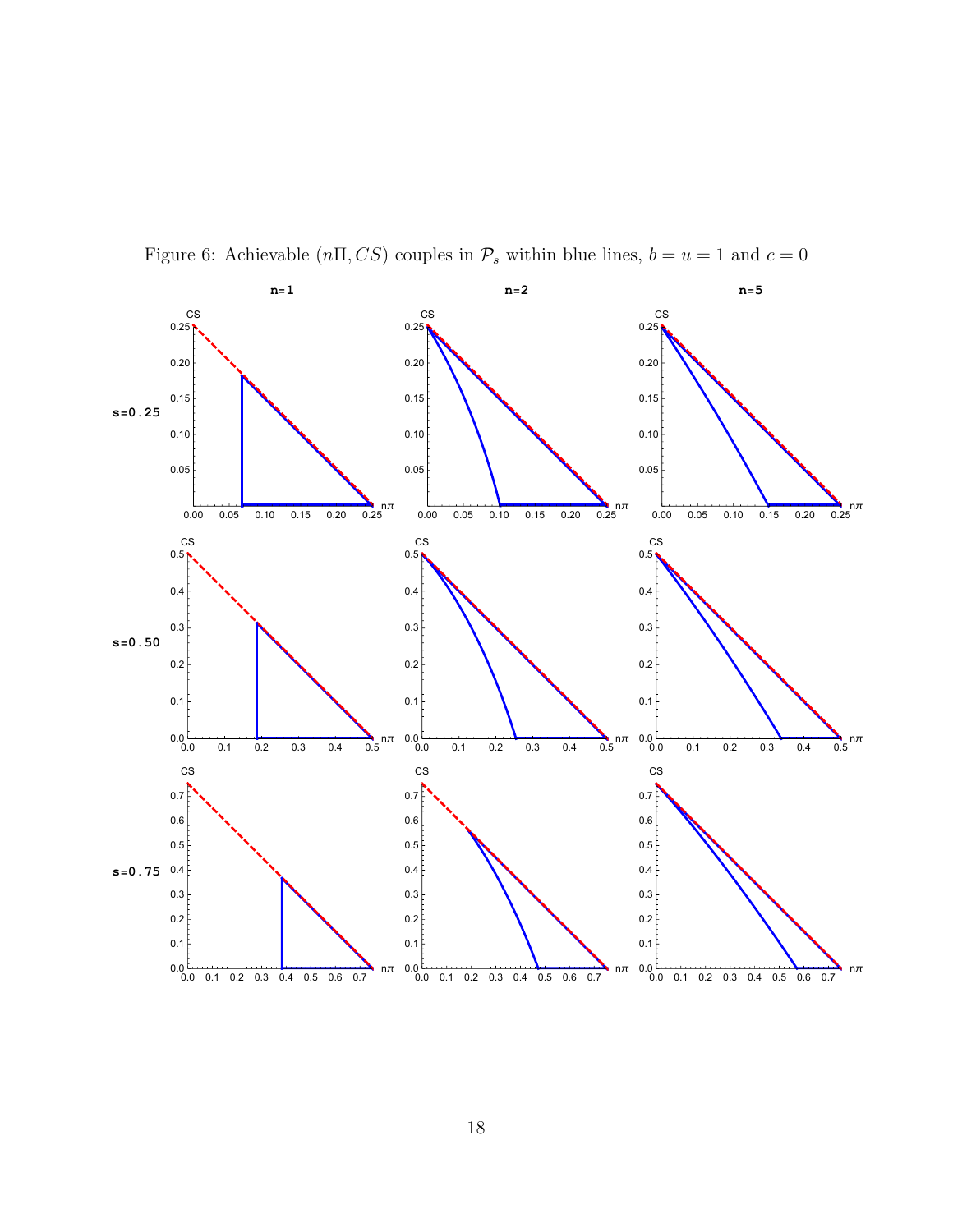## Appendix A

We show that if there exists an asymmetric Cournot equilibrium, then there also exists a symmetric equilibrium where the total amount produced, and therefore industry profit, is the same. We illustrate this for the case of two firms, but the argument extends easily to multiple firms.

Suppose there exists equilibrium  $(q_1, q_2)$  with  $Q = q_1 + q_2$ . The following inequalities hold:

$$
q_1[P(Q) - c] \ge q'[P(q' + q_2) - c] \quad \forall q'
$$
  

$$
q_2[P(Q) - c] \ge q''[P(q'' + q_1) - c] \quad \forall q''.
$$

Now substitute  $q' = Q/2 - q_2 + \hat{q}$  and  $q'' = Q/2 - q_1 + \hat{q}$ . We can rewrite the above inequalities as

$$
q_1[P(Q) - c] \ge (Q/2 - q_2 + \hat{q})[P(Q/2 + \hat{q}) - c] \quad \forall \hat{q}
$$
  

$$
q_2[P(Q) - c] \ge (Q/2 - q_1 + \hat{q})[P(Q/2 + \hat{q}) - c] \quad \forall \hat{q}.
$$

Summing up the two sets of inequalities we know the following must hold

$$
Q[P(Q) - c] \geq (Q/2 - q_2 + \hat{q})[P(Q/2 + \hat{q}) - c] + (Q/2 - q_1 + \hat{q})[P(Q/2 + \hat{q}) - c] \quad \forall \hat{q}, \hat{\hat{q}}.
$$

Since the above must hold for all  $\hat{q}$ ,  $\hat{q}$ , fix  $\hat{q} = \hat{\hat{q}}$ . The set of inequalities below must also hold

$$
Q[P(Q) - c] \ge (Q/2 - q_2 + \hat{q} + Q/2 - q_1 + \hat{q})[P(Q/2 + \hat{q}) - c] \quad \forall \hat{q}.
$$

Finally, noting that  $q_1 + q_2 = Q$  and dividing by two we get

$$
Q/2[P(Q) - c] \ge \hat{q}[P(Q/2 + \hat{q}) - c] \quad \forall \hat{q}
$$

which implies that there exists a symmetric equilibrium where both firms produce quantity  $Q/2$ .